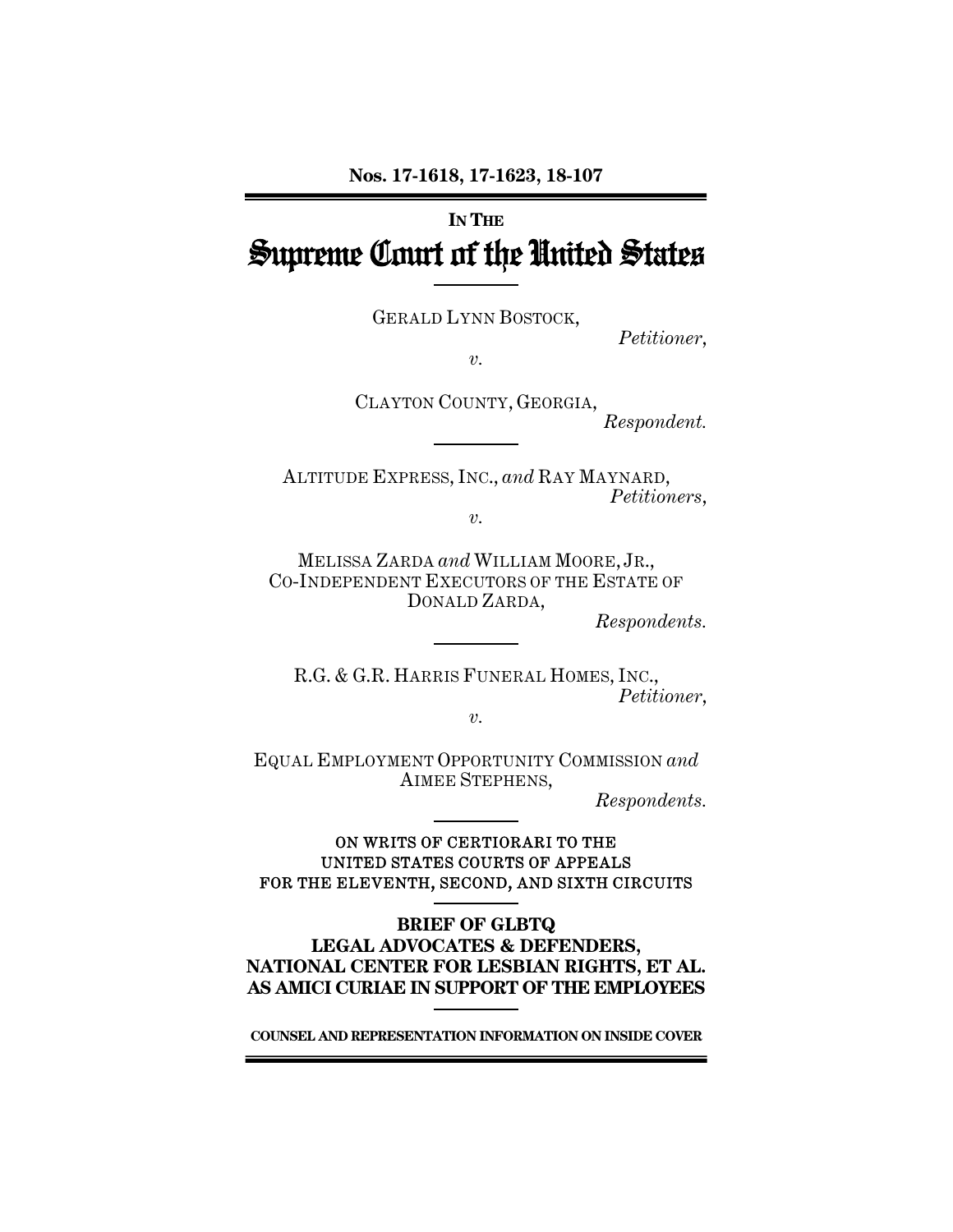MARY BONAUTO GLBTQ LEGAL ADVOCATES & DEFENDERS 18 Tremont St., Suite 950 Boston, MA 02108 *Counsel for GLAD* 

CHRISTOPHER STOLL JULIE WILENSKY SHANNON MINTER NATIONAL CENTER FOR LESBIAN RIGHTS 870 Market Street, Suite 370 San Francisco, CA 94102 *Counsel for NCLR*

ALAN E. SCHOENFELD  *Counsel of Record* WILMER CUTLER PICKERING HALE AND DORR LLP 7 World Trade Center 250 Greenwich Street New York, NY 10007 (212) 937-7518 alan.schoenfeld@wilmerhale.com

LEON T. KENWORTHY JAMES BARTON WILMER CUTLER PICKERING HALE AND DORR LLP 1875 Pennsylvania Ave., NW Washington, DC 20006

CHRISTOPHER D. DODGE WILMER CUTLER PICKERING HALE AND DORR LLP 60 State Street Boston, MA 02109 *Counsel for amici curiae*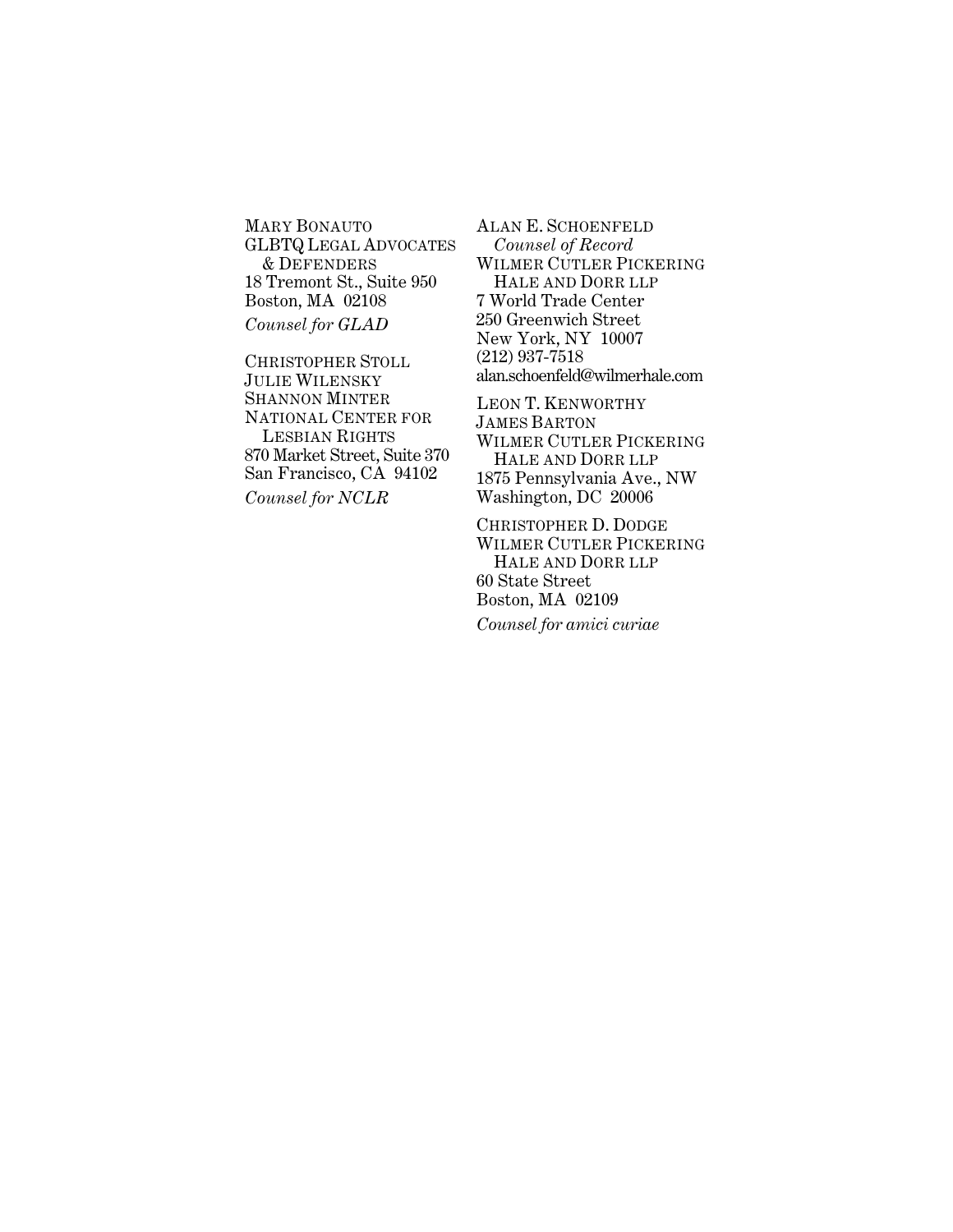### **TABLE OF CONTENTS**

|                                                                                                                                                                                                                              | Page |
|------------------------------------------------------------------------------------------------------------------------------------------------------------------------------------------------------------------------------|------|
|                                                                                                                                                                                                                              |      |
|                                                                                                                                                                                                                              |      |
|                                                                                                                                                                                                                              |      |
|                                                                                                                                                                                                                              |      |
| A Rule Excluding Discrimination Against<br>Ι.<br>Lesbian, Gay, Bisexual, Or Transgender<br>Persons From Title VII Is Unworkable                                                                                              |      |
| A. Courts' Attempts To Apply A Rule<br>Excluding Discrimination Against<br>Lesbian, Gay, And Bisexual Plaintiffs<br>From Title VII Have Led To                                                                               |      |
| B. With Near Uniformity In The Last<br>Twenty Years, Courts Have Refused<br>To Draw Arbitrary Lines In Cases<br>Brought By Transgender Plaintiffs,<br>Avoiding The Confusion Endemic To<br>Cases Involving Lesbian, Gay, And |      |
| II. Enforcing Title VII According To Its Text<br>And In Accordance With This Court's<br>Precedents Will Ensure Consistent<br>Outcomes And Provide Clear Guidance To                                                          |      |
|                                                                                                                                                                                                                              |      |
|                                                                                                                                                                                                                              |      |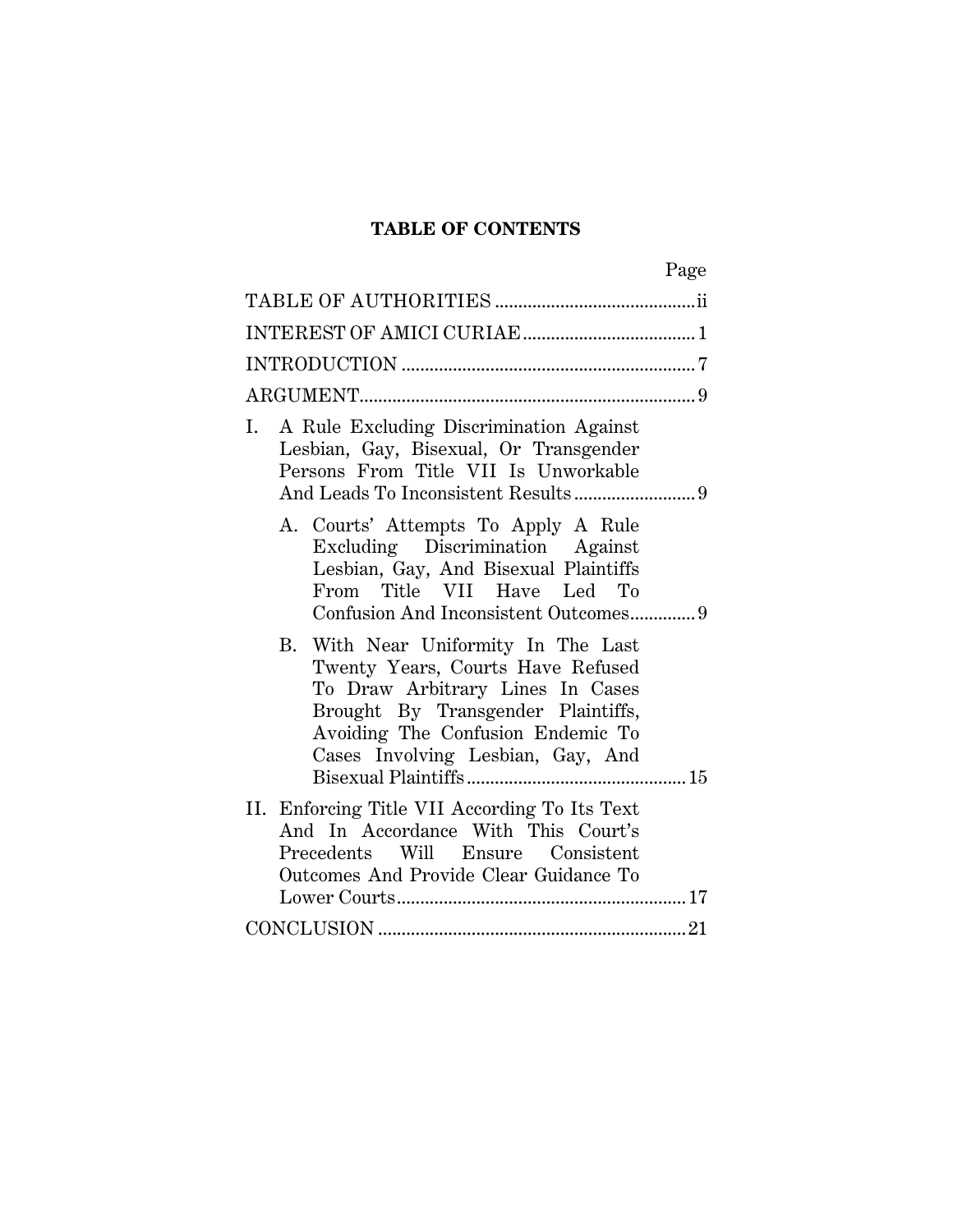# **TABLE OF AUTHORITIES**

# **CASES**

| Arkansas Electric Cooperative Corp. v.<br>Arkansas Public Service Commission,              | Page(s) |
|--------------------------------------------------------------------------------------------|---------|
| Baldwin v. Foxx, E.E.O.C. Decision No.<br>0120133080, 2015 WL 4397641 (July 16,            | 19      |
| Bibby v. Philadelphia Coca Cola Bottling Co.,<br>No. 00-1261, 2001 WL 919976 (3d Cir. Aug. | 10      |
| Boutillier v. Hartford Public Schools, 221 F.                                              |         |
| Centola v. Potter, 183 F. Supp. 2d 403 (D. Mass.                                           |         |
| Christiansen v. Omnicom Group, Inc., 852                                                   |         |
| Dawson v. Bumble & Bumble, 398 F.3d 211                                                    |         |
| EEOC v. Boh Bros. Construction Co., 731 F.3d                                               |         |
| EEOC v. R.G. & G.R. Harris Funeral Homes,                                                  |         |
| Estate of D.B. by Briggs v. Thousand Islands<br>Central School District, 169 F. Supp. 3d   |         |
| Exxon Shipping Co. v. Baker, 554 U.S. 471                                                  |         |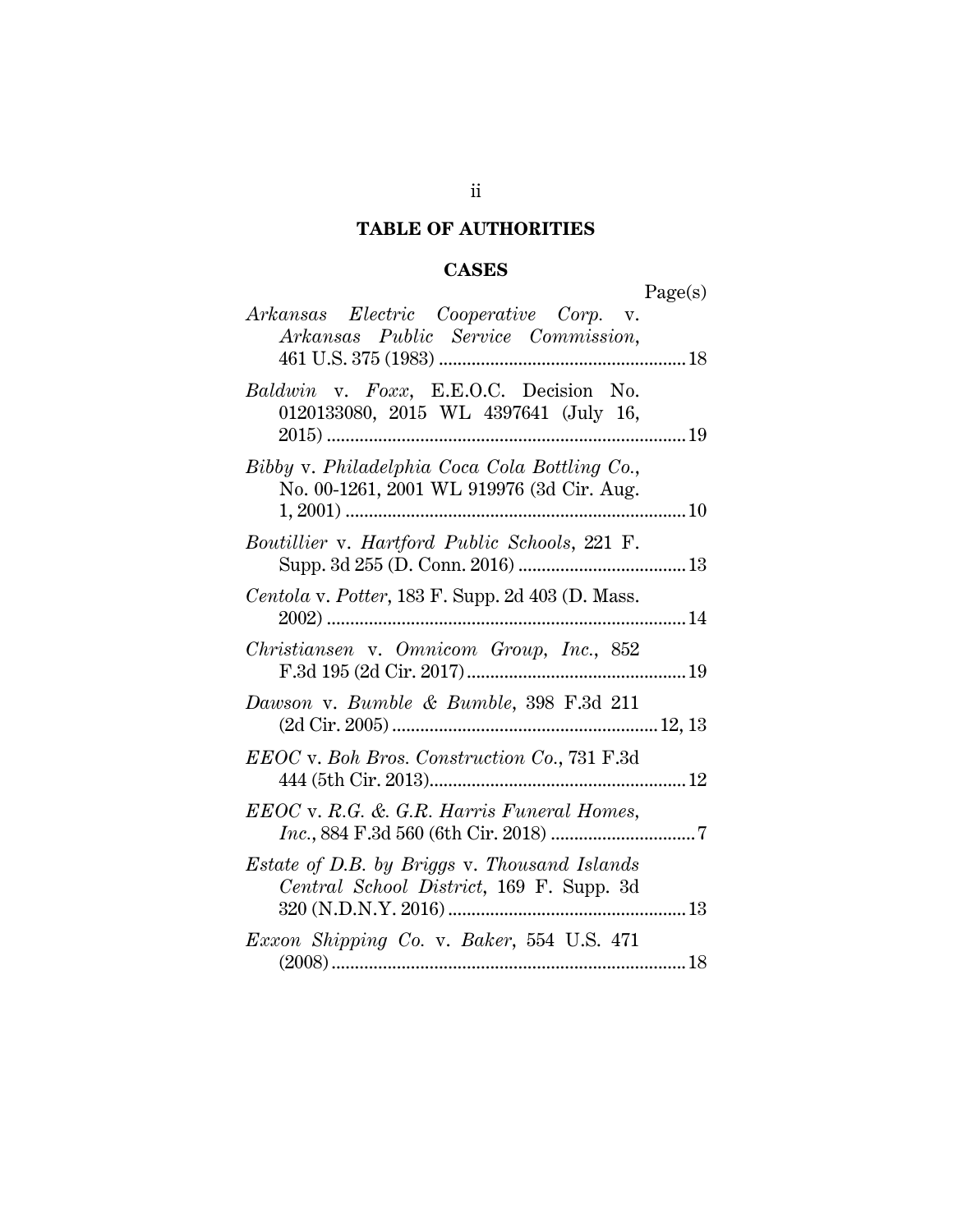# **TABLE OF AUTHORITIES—Continued**

| Page(s) |
|---------|
|---------|

| Fabian v. Hospital of Central Connecticut,<br>172 F. Supp. 3d 509 (D. Conn. 2016) 15, 16                                                                                                          |
|---------------------------------------------------------------------------------------------------------------------------------------------------------------------------------------------------|
| Glenn v. Brumby, 663 F.3d 1312 (11th Cir.                                                                                                                                                         |
| Heller v. Columbia Edgewater Country Club,<br>195 F. Supp. 2d 1212 (D. Or. 2002)  14                                                                                                              |
|                                                                                                                                                                                                   |
| Hively v. Ivy Tech Community College,                                                                                                                                                             |
| Kay v. Independence Blue Cross, 142 F. App'x                                                                                                                                                      |
| Koon v. United States, 518 U.S. 81 (1996)  17                                                                                                                                                     |
| $\begin{minipage}{.4\linewidth} \textbf{Oracle v.}~\textbf{Sundowner~Offshore~Services, Inc.},\\ 523~\textbf{U.S.}~75~(1998)~\textbf{}\textbf{}\textbf{}\textbf{}\textbf{8},19,20 \end{minipage}$ |
| Papachristou v. City of Jacksonville, 405 U.S.                                                                                                                                                    |
|                                                                                                                                                                                                   |
| Price Waterhouse v. Hopkins, 490 U.S. 228                                                                                                                                                         |
| <i>Prowel v. Wise Business Forms, Inc., 579 F.3d</i>                                                                                                                                              |
| Schroer v. Billington, 577 F. Supp. 2d 293                                                                                                                                                        |
| Spearman v. Ford Motor Co., 231 F.3d 1080                                                                                                                                                         |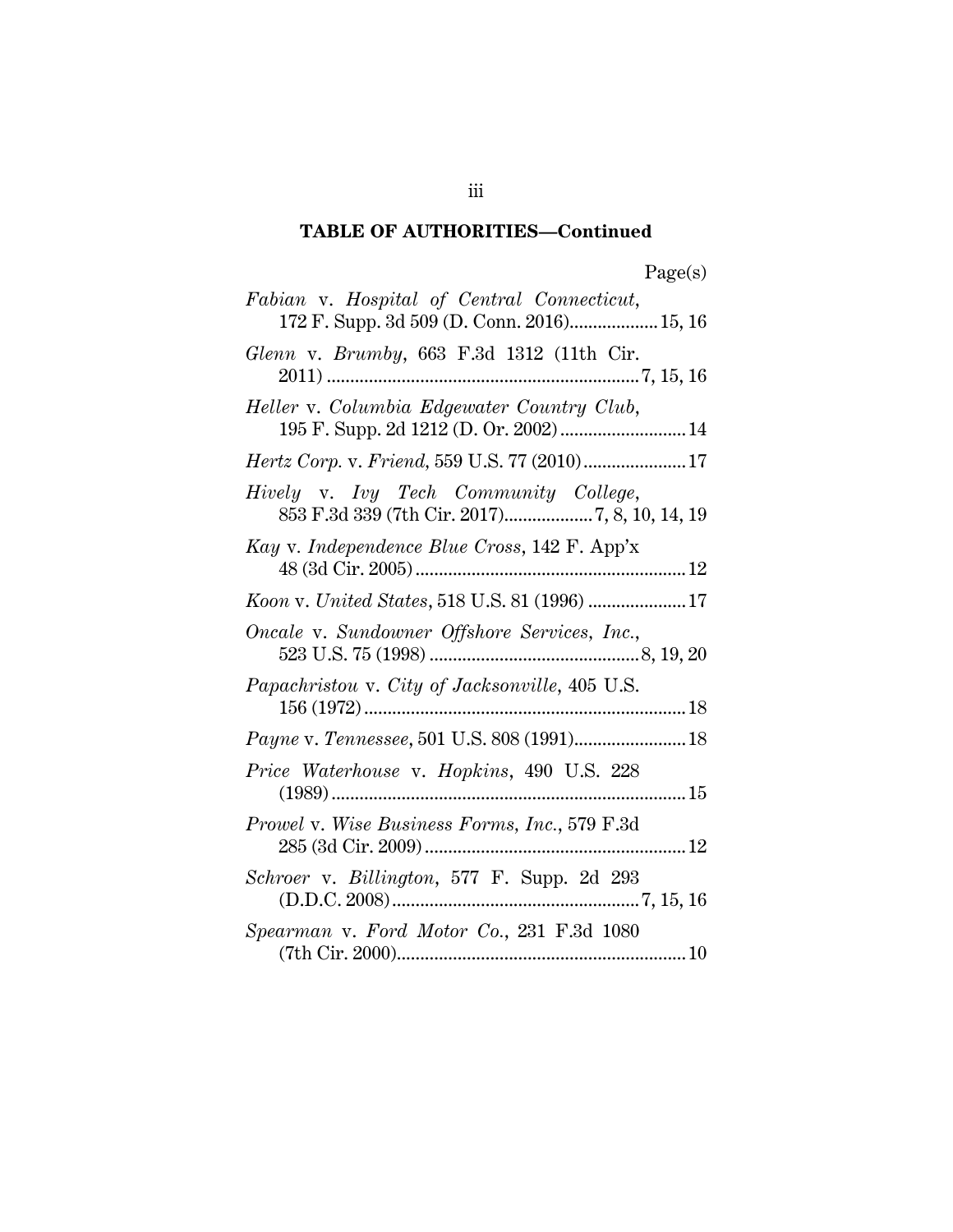# **TABLE OF AUTHORITIES—Continued**

| <i>Trigg v. New York City Transit Authority, No.</i><br>99-CV-4730, 2001 WL 868336 (E.D.N.Y. |  |
|----------------------------------------------------------------------------------------------|--|
|                                                                                              |  |
|                                                                                              |  |
| Vickers v. Fairfield Medical Center, 453 F.3d                                                |  |
| Whitaker By Whitaker v. Kenosha Unified<br>School District No. 1 Board of Education,         |  |
| Zarda v. Altitude Express, Inc., 883 F.3d 100                                                |  |

iv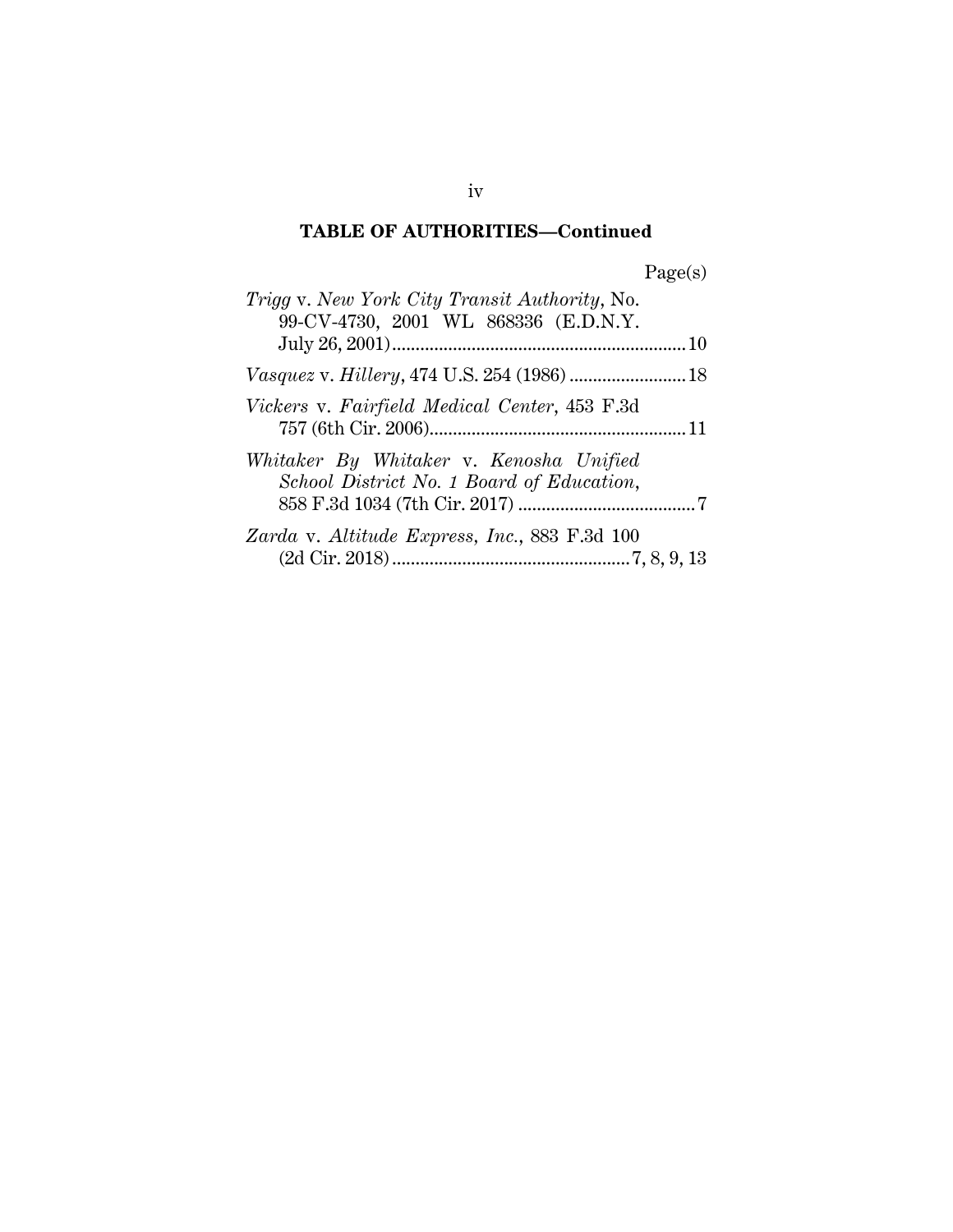### **INTEREST OF AMICI CURIAE**<sup>1</sup>

Through strategic litigation, public policy advocacy, and education, GLBTQ Legal Advocates & Defenders (GLAD) works in New England and nationally to create a just society free of discrimination based on gender identity and expression, HIV status, and sexual orientation. GLAD has litigated widely in both state and federal courts in all areas of the law in order to protect and advance the rights of lesbians, gay men, bisexuals, transgender individuals, and people living with HIV and AIDS. GLAD has an enduring interest in ensuring that employees receive full and complete redress for violation of their civil rights in the workplace.

The National Center for Lesbian Rights (NCLR) is a national non-profit legal organization dedicated to protecting and advancing the civil rights of lesbian, gay, bisexual, and transgender people and their families through litigation, public policy advocacy, and public education. Since its founding in 1977, NCLR has played a leading role in securing fair and equal treatment for LGBT people and their families in cases across the country involving constitutional and civil rights. NCLR has a particular interest in promoting equal opportunity for LGBT people in the workplace through legislation, policy, and litigation, and represents LGBT people in employment and other cases in courts throughout the country.

I

<sup>&</sup>lt;sup>1</sup> No party authored this brief in whole or in part, and no one other than amici, their members, and their counsel made a monetary contribution intended to fund the preparation or submission of this brief. All employers and the United States have filed blanket letters of consent to the filing of this brief. Amici obtained written consent from the employees to the filing of this brief.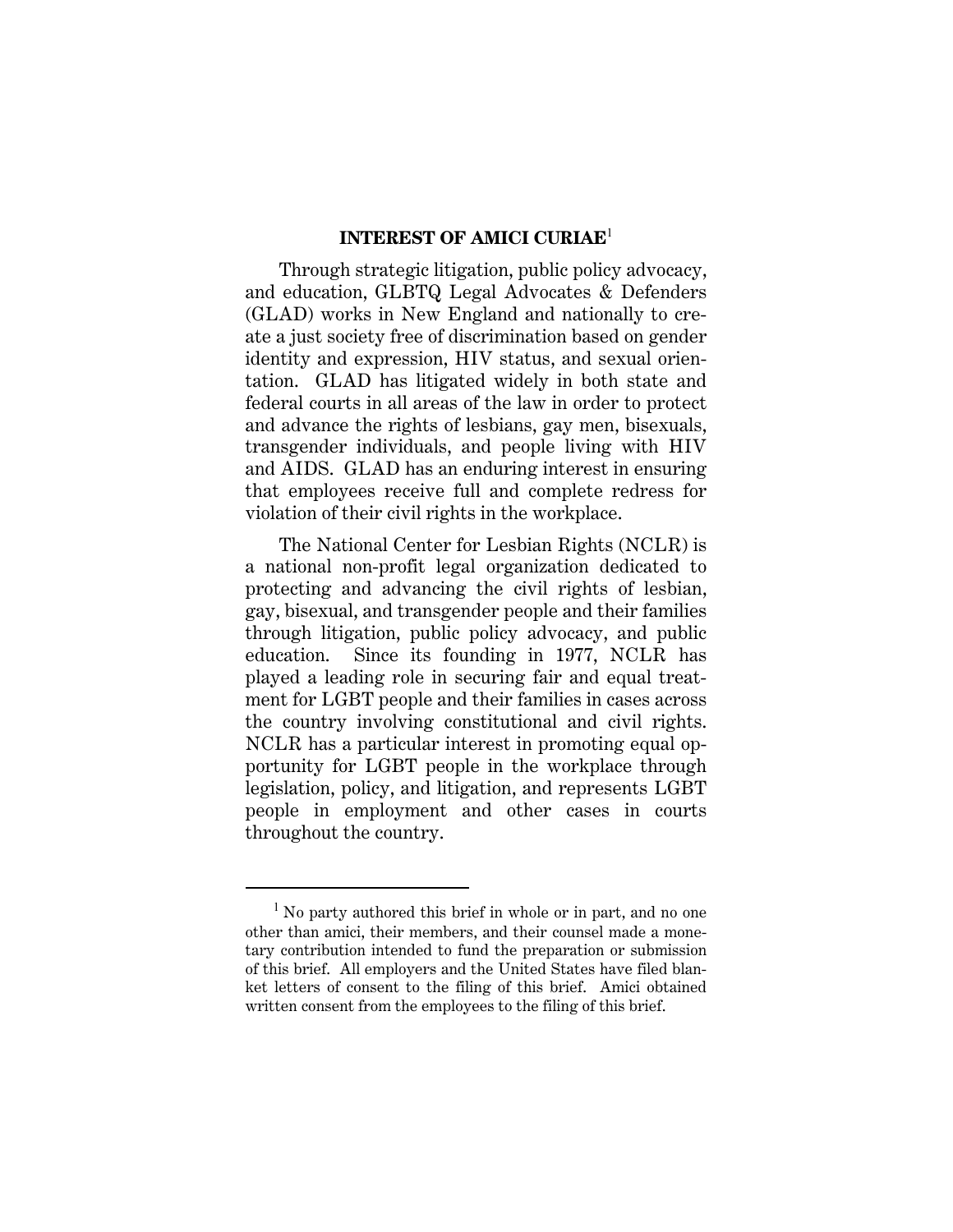Advocates for Youth (Advocates) partners with youth leaders, adult allies, and youth serving organizations that promote policies and champion programs related to young people's sexual and reproductive health and rights. Advocates works alongside thousands of young people here in the U.S. and around the globe as they fight for sexual health, rights, and justice. Advocates envision a world in which marginalized young people are not discriminated against based on their actual or perceived sexual orientation or gender identity and expression.

The Disciples LGBTQ+ Alliance is a network of congregations and individual members of the Christian Church (Disciples of Christ) called to join in God's work of transforming the Christian Church into a just and inclusive church that welcomes persons of all gender expressions and sexual identities into the full life and leadership of the church; and to work ecumenically in advocacy for LGBTQ+ people, voicing our faith position about equality and inclusion in secular/cultural issues.

Equality Arizona is a non-profit organization dedicated to building the cultural and political power of the LGBTQ community in Arizona. Since our founding in 1992, we have led the fight for LGBTQ equality in Arizona by advocating and organizing for the civil and human rights of LGBTQ individuals and families, organizing LGBTQ communities through civic education and engagement, and building the political power of the LGBTQ community through the voting LGBTQ and ally electorate. Equality Arizona has a particular interest in working for the full inclusion of LGBTQ individuals in the workplace because economic stability and equity are the foundation most necessary for activating the Arizona LGBTQ community to work for equality for all in Arizona. We work for full and equitable inclu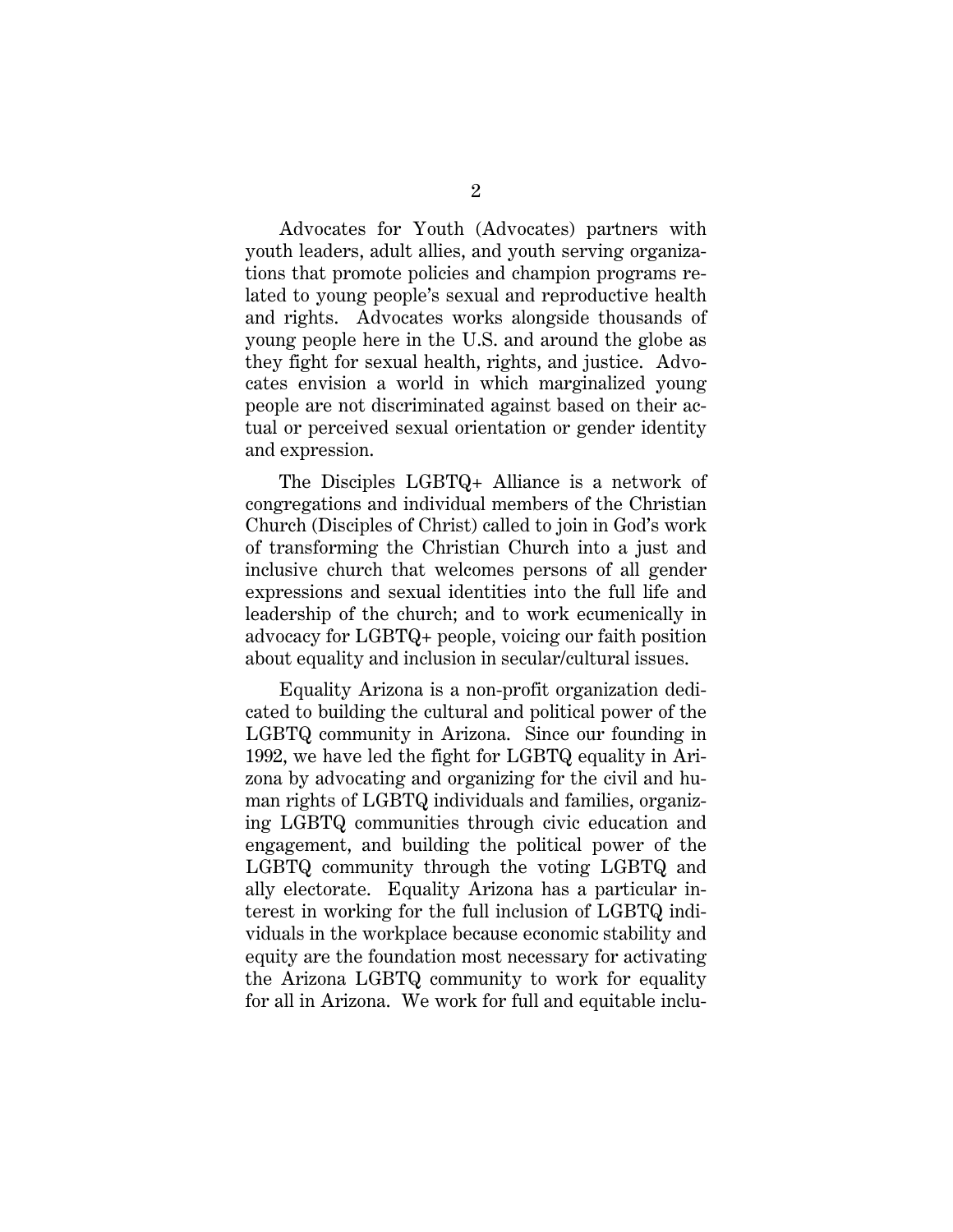sion in the workplace through legislation, policy, litigation, and education throughout Arizona.

Founded in 1999, Equality California (EQCA) is the nation's largest statewide lesbian, gay, bisexual, transgender and queer civil rights organization. Equality California brings the voices of LGBTQ people and allies to institutions of power in California and across the United States, striving to create a world that is healthy, just, and fully equal for all LGBTQ people. We advance civil rights and social justice by inspiring, advocating, and mobilizing through an inclusive movement that works tirelessly on behalf of those we serve. Equality California frequently participates in litigation in support of the rights of LGBTQ persons.

Equality Federation is the movement builder and strategic partner to state-based organizations advocating for LGBTQ people. Equality Federation works with a network of 44 member organizations in 39 states to build their leadership and organizational capacity, to advance policies that address the needs of LGBTQ people, and to increase acceptance of LGBTQ people in the communities they call home. Equality Federation and our member organizations have an ongoing interest in ensuring that LGBTQ people can live their lives free from discrimination in all aspects of their lives, including in the workplace.

Equality North Carolina is the oldest statewide organization in the country dedicated to securing rights and protections for the LGBTQ community. We are invested in ensuring that every North Carolinian can see themselves in the equality movement and helping create a safer, more equitable world for all marginalized folks. Together we strive to build a better North Carolina.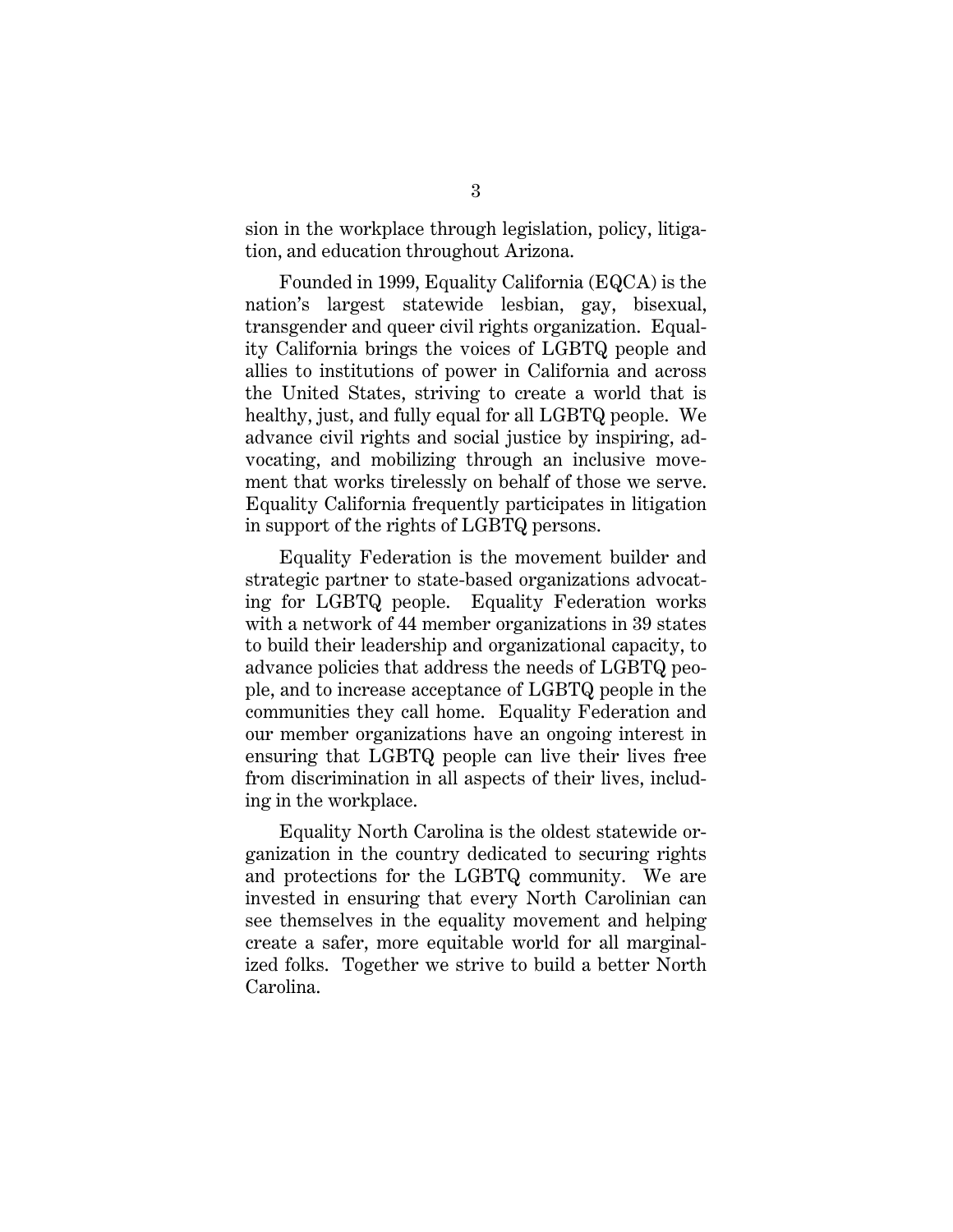Equality Ohio advocates and educates to achieve fair treatment and equal opportunity for all Ohioans regardless of their sexual orientation or gender identity or expression. We envision an Ohio where everyone feels at home and where equality, diversity, and inclusiveness are universally valued. Equality Ohio has worked to ensure that Ohio nondiscrimination laws and policies work for everybody, including LGBTQ people.

Equality Utah is a nonprofit, public interest organization based in Salt Lake City, Utah, whose goal is to secure equal rights and protections for the LGBTQ community in Utah. It is the state's largest LGBTQ rights advocacy group, with more than ten thousand members throughout the state. Equality Utah's membership includes many LGBTQ workers who depend on the protections of federal antidiscrimination laws.

FORGE, Inc. is a 25-year-old, national transgender anti-violence organization headquartered in Milwaukee, Wisconsin. In addition to providing support and healing services to transgender and non-binary people who have experienced violence, trauma, and discrimination, we seek to identify and help prevent the conditions that lead to these life-altering experiences.

Freedom for All Americans is the bipartisan campaign to secure full nondiscrimination protections for LGBTQ people nationwide. It is a nonprofit organization that brings together Republicans and Democrats, businesses large and small, people of faith, and allies from all walks of life to make the case for comprehensive nondiscrimination protections that ensure everyone is treated fairly and equally.

Founded in 1979, Mazzoni Center is a non-profit multi-service, community-based healthcare and social service provider in Philadelphia, Pennsylvania. Maz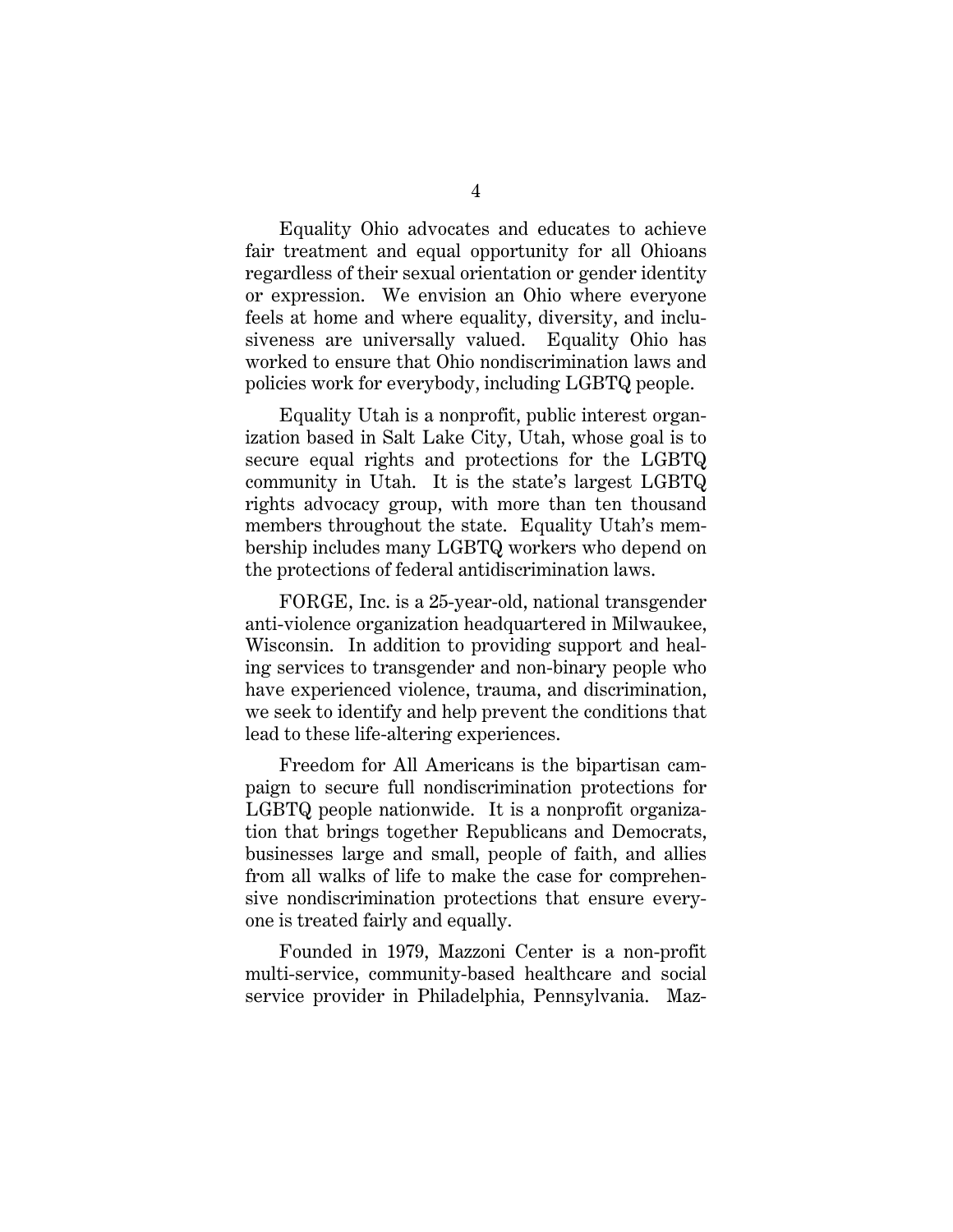zoni Center's mission is to provide quality comprehensive health and wellness services in an LGBTQ-focused environment, while preserving the dignity and improving the quality of life of the individuals it serves. Mazzoni Center's legal services program assists LGBTQ workers to understand and assert their rights to fair treatment in the workplace, and has a strong interest in the ability of LGBTQ people to live their lives and express their identities without fearing harassment or termination of their employment.

The Movement Advancement Project (MAP) works to ensure that all people have a fair chance to pursue health and happiness, earn a living, take care of the ones they love, be safe in their communities, and participate in civic life. MAP provides independent and rigorous research, insight and communications that help speed equality and opportunity for all.

National Equality Action Team (NEAT) is a national education and advocacy non-profit organization dedicated to justice for lesbian, gay, bisexual, transgender and queer people in all aspects of their lives, including employment. NEAT has worked on public policy and education initiatives across the country and is especially focused on empowering volunteers and grassroots organizations to work collaboratively to change both policy and hearts and minds around the LGBTQ+ community. Achieving comprehensive nondiscrimination protections, including in employment, is core to NEAT's mission.

The National Organization of Gay and Lesbian Scientists and Technical Professionals, Inc. (NOGLSTP) is a 501(c)(3) educational organization and professional society of gay, lesbian, bisexual, transgender, queer people, and allies employed or interested in science,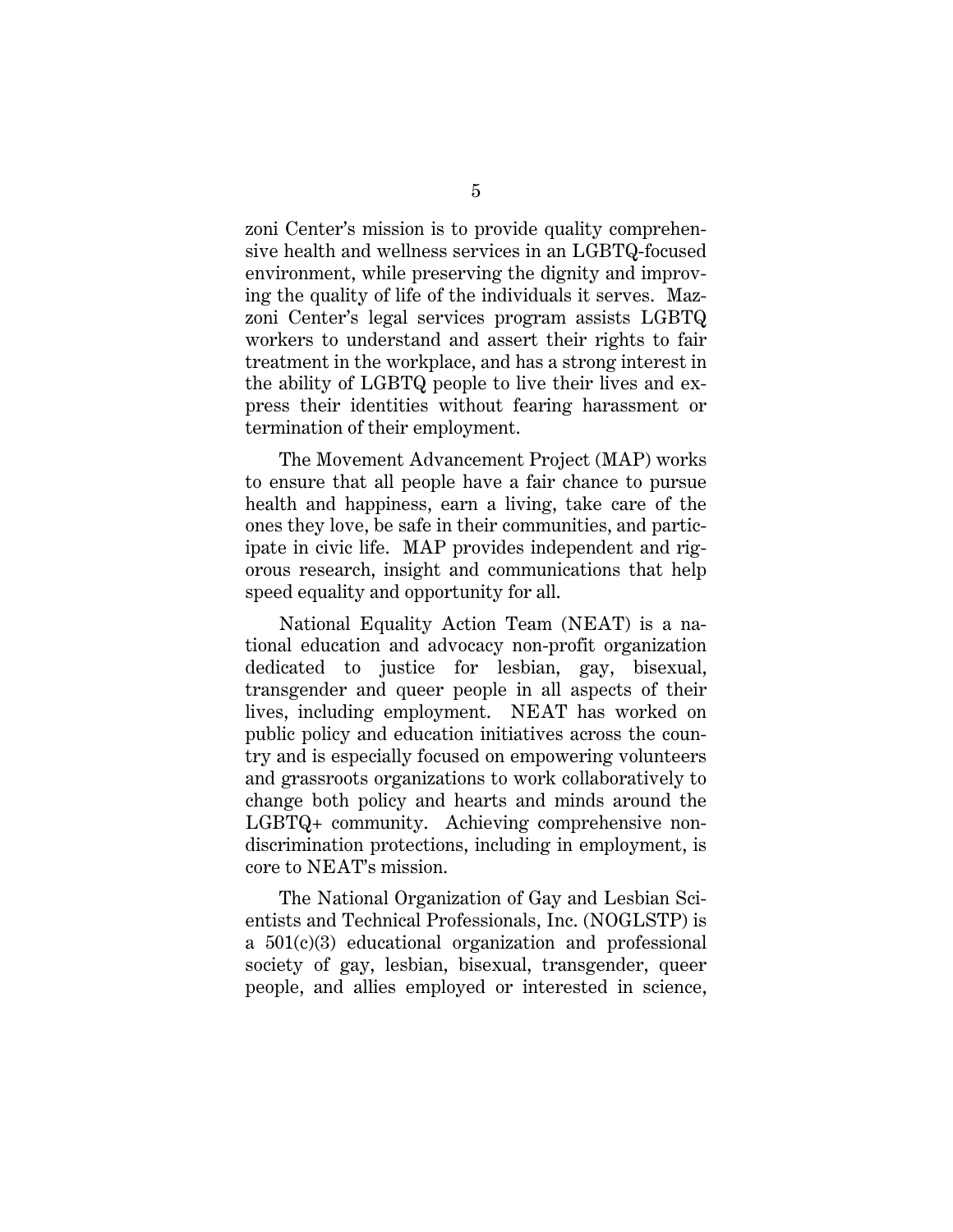technology, engineering, or mathematics (STEM) fields. Established in 1983, NOGLSTP empowers LGBTQ+ individuals in STEM by providing education, advocacy, professional development, networking, and peer support. NOGLSTP educates all communities regarding scientific, technological, and medical concerns of LGBTQ+ people.

One Colorado is the state's leading advocacy organization for LGBTQ Coloradans and their families. The mission of the organization is to secure protections and opportunities for LGBTQ Coloradans and their families.

Out & Equal Workplace Advocates is a non-profit organization that partners with businesses and employees to create global workplaces where all people belong and thrive. Founded in 1996, the organization acts as a global convener, thought leader, and catalyst, engaging with businesses and supporting LGBTQ employees and leaders. More than 80% of Fortune 1,000 companies are represented at the organization's annual conference, which is the largest LGBTQ workplace summit in the world.

As Nevada's statewide LGBTQ civil rights organization, Silver State Equality brings the voices of LGBTQ people and allies to institutions of power in Nevada and across the United States, striving to create a world that is healthy, just, and fully equal for all LGBTQ people. Silver State Equality is a Nevadabased program affiliated with and supported and managed by Equality California and Equality California Institute, the nation's largest statewide LGBTQ civil rights organization.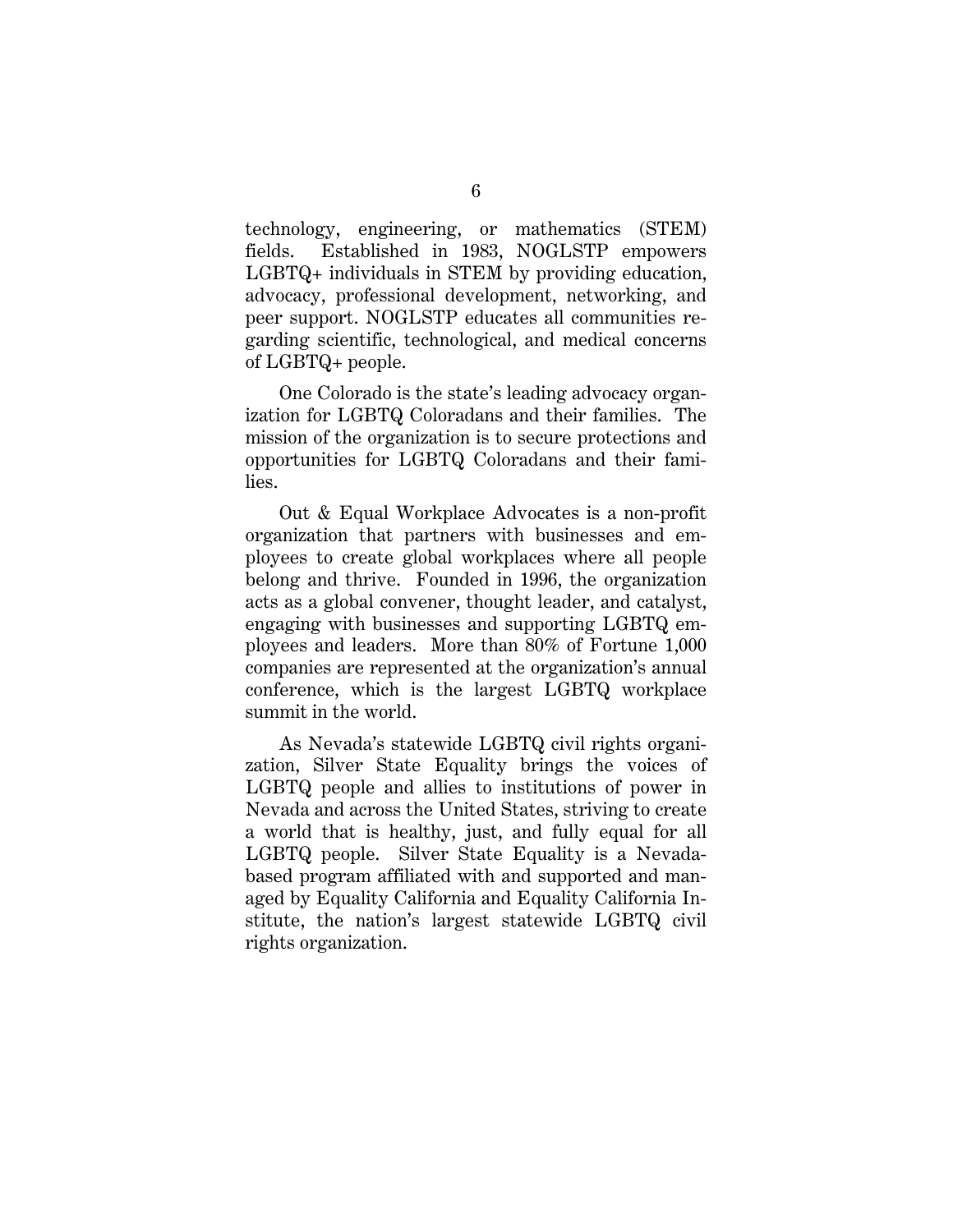#### **INTRODUCTION**

A number of courts of appeals have erroneously excluded claims alleging discrimination against a person for being lesbian, gay, or bisexual from Title VII's prohibition of sex discrimination—an approach that has proved impossible to reconcile with the plain import of Title VII's text and this Court's precedent. Courts have struggled with how to apply this exclusion in particular cases. The results have been incoherent, leading to inconsistent outcomes in factually similar cases. *See Zarda* v. *Altitude Express, Inc.*, 883 F.3d 100, 122 (2d Cir. 2018) (en banc) (noting the "pervasive confusion" caused by the prohibition on sexual orientation claims); *Hively* v. *Ivy Tech Cmty. Coll.*, 853 F.3d 339, 342 (7th Cir. 2017) (en banc) (reviewing the "'confused hodgepodge of cases'" ensuing from the bar on sexual orientation claims).

The lower courts have largely avoided this confusion in discrimination cases brought by transgender plaintiffs because they have correctly recognized that discrimination against a person for being transgender is discrimination "because of … sex." *See Glenn* v. *Brumby*, 663 F.3d 1312, 1317-1319 (11th Cir. 2011); *see also, e.g.*, *Whitaker By Whitaker* v. *Kenosha Unified Sch. Dist. No. 1 Bd. of Educ.*, 858 F.3d 1034, 1048 (7th Cir. 2017); *Schroer* v. *Billington*, 577 F. Supp. 2d 293, 306-308 (D.D.C. 2008). As the Sixth Circuit observed below, "it is analytically impossible to fire an employee based on that employee's status as a transgender person without being motivated, at least in part, by the employee's sex." *EEOC* v. *R.G. &. G.R. Harris Funeral Homes, Inc.*, 884 F.3d 560, 575 (6th Cir. 2018).

The same holds true for cases brought by lesbian, gay, or bisexual plaintiffs, as some courts have come to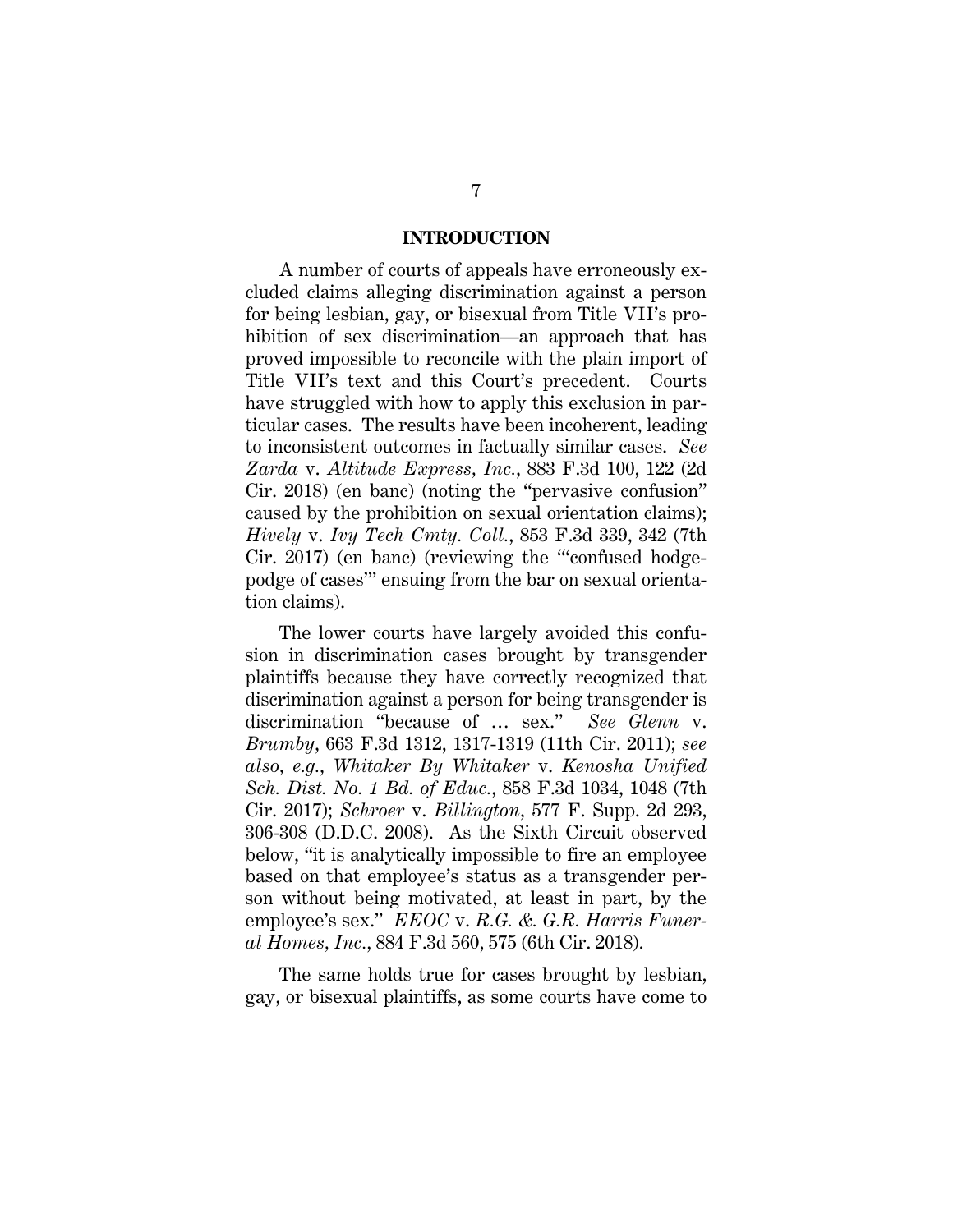recognize. *See Zarda*, 883 F.3d at 121; *Hively*, 853 F.3d at 342. No sound basis exists to exclude discrimination because a person is lesbian, gay, or bisexual from Title VII's prohibition of sex discrimination. In attempting to apply this exclusionary rule, lower courts have taken a variety of inconsistent approaches to such claims. *See*  Zarda, 883 F.3d at 121 (collecting cases).

Creating an exclusion where none exists in the statute is not a proper way to interpret Title VII—and it is one this Court has already repudiated in bringing consistency to Title VII's application. Before *Oncale* v. *Sundowner Offshore Services, Inc.*, lower courts had taken a "bewildering variety of stances" with respect to whether hostile work environment claims could be based on same-sex harassment. 523 U.S. 75, 79 (1998). The Court saw "no justification in the statutory language or our precedents for a categorical rule excluding same-sex harassment claims from the coverage of Title VII," and so had no difficulty concluding that "sex discrimination consisting of same-sex sexual harassment is actionable under Title VII." *Id.* at 79, 82.

The Court should adopt the same plain-text, straightforward approach here by confirming that discrimination because a person is lesbian, gay, bisexual, or transgender is prohibited sex discrimination under Title VII. That plain-text reading will provide needed guidance to the lower courts and avoid the confusion and inconsistency that would result from a contrary ruling.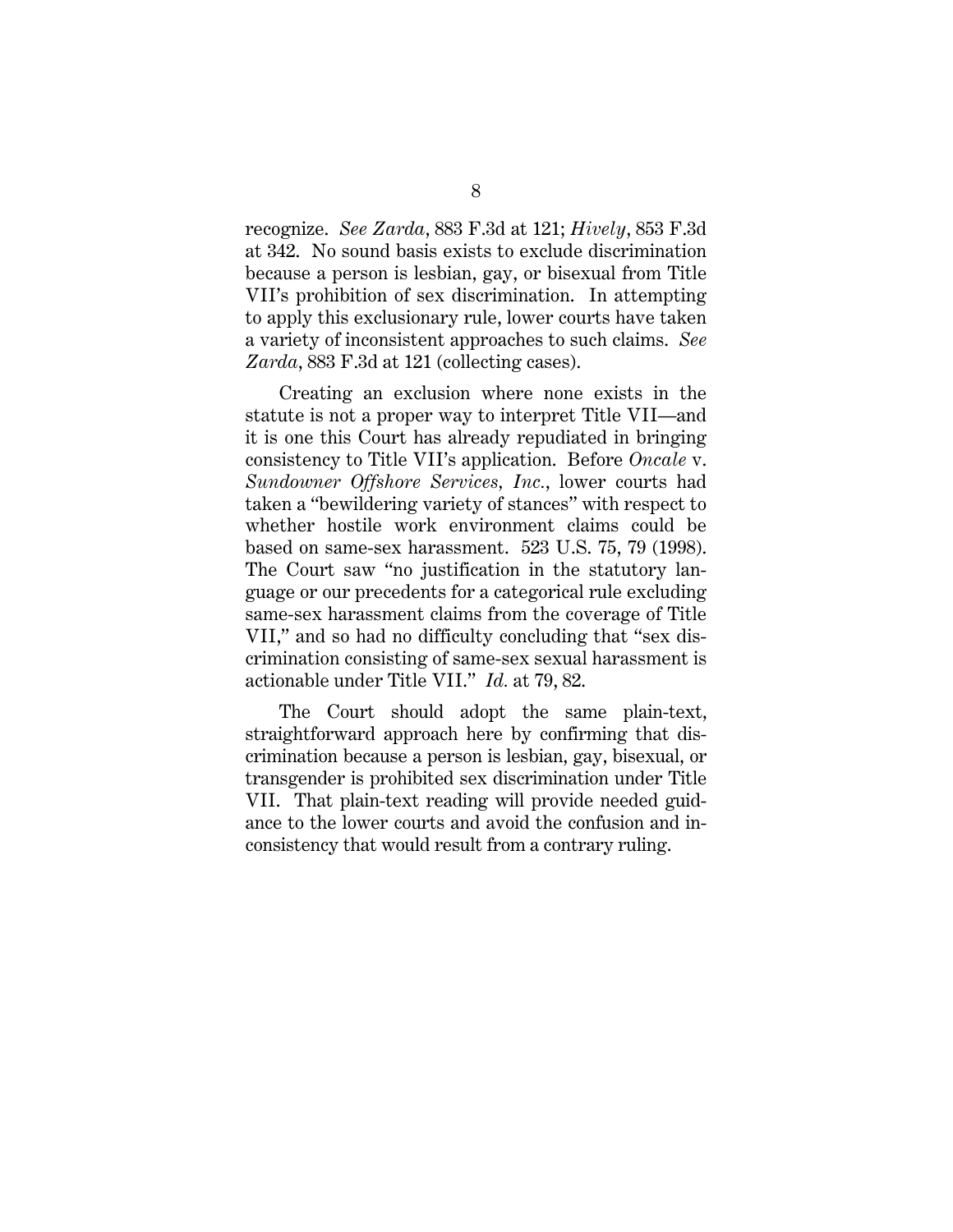#### **ARGUMENT**

### **I. A RULE EXCLUDING DISCRIMINATION AGAINST LESBI-AN, GAY, BISEXUAL, OR TRANSGENDER PERSONS FROM TITLE VII IS UNWORKABLE AND LEADS TO INCON-SISTENT RESULTS**

As detailed below, courts that have attempted to apply a rule excluding discrimination against a person for being lesbian, gay, or bisexual from Title VII's sex discrimination protections have reached inconsistent outcomes in factually similar cases, as lower courts struggle to discern whether particular facts indicate discrimination based on sexual orientation or discrimination based on sex. As the Second Circuit recently concluded, that line has proved "difficult to draw because [it] does not exist save as a lingering and faulty judicial construct." *Zarda*, 883 F.3d at 122. Although courts have largely avoided such arbitrary line drawing in claims brought by transgender plaintiffs, a rule to the contrary would result in similar inconsistency and confusion.

### **A. Courts' Attempts To Apply A Rule Excluding Discrimination Against Lesbian, Gay, And Bisexual Plaintiffs From Title VII Have Led To Confusion And Inconsistent Outcomes**

Lower courts that have attempted to apply a rule that excludes discrimination against gay, lesbian, and bisexual employees from Title VII's sex discrimination protections have struggled with how to apply that exclusion in particular cases. In some cases, courts have held that the presence of evidence of anti-gay harassment or discrimination precludes any Title VII liability, even if other evidence of sex discrimination exists. In others, courts have sought to distinguish evidence re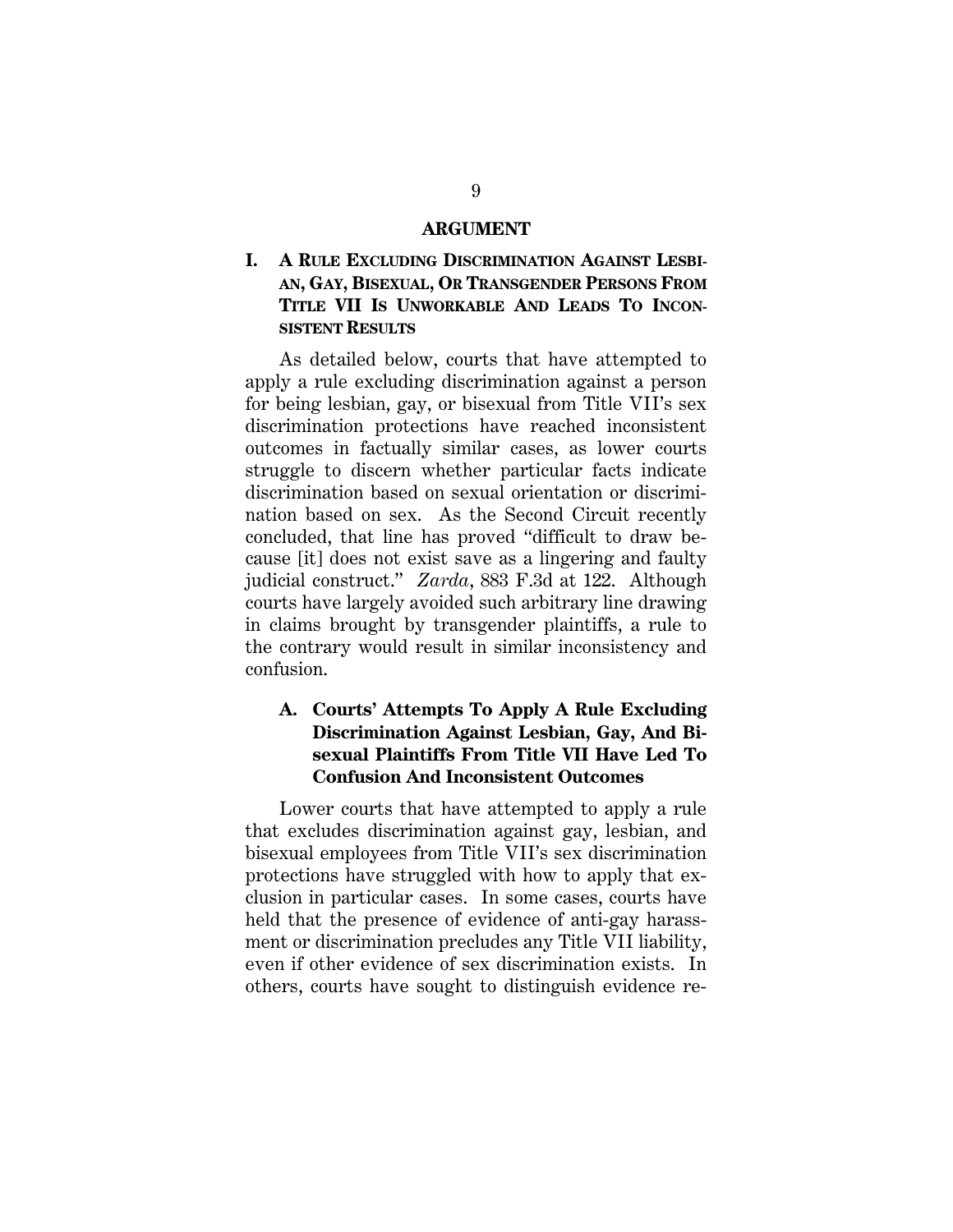lating to sexual orientation from evidence relating to sex, with the goal of determining which predominates in a particular case. Regardless of the approach taken, these decisions offer no principled basis for distinguishing discrimination because a person is lesbian, gay, or bisexual from discrimination based on sex. Rather, as the Seventh Circuit has noted, the result has been a "'confused hodge-podge of cases.'" *Hively*, 853 F.3d at 342. By attempting to draw a line that does not exist, courts have reached inconsistent results in factually similar cases and excluded claims by lesbian, gay, and bisexual plaintiffs that would be actionable if brought by heterosexual plaintiffs.

In some cases, the presence of anti-gay harassment or slurs effectively has operated as a per se bar against liability, even where the harassers expressly linked being lesbian, gay, or bisexual with nonconformity to sex stereotypes. For instance, before it held that sexual orientation claims are actionable under Title VII, the Seventh Circuit concluded that a male plaintiff could not state a Title VII claim based on insults referring to him as "bitch" and graffiti depicting him as a drag queen because the court concluded they referred to his sexual orientation rather than to his sex. *Spearman* v. *Ford Motor Co.*, 231 F.3d 1080, 1085-1086 (7th Cir. 2000). Similarly, in *Bibby* v. *Philadelphia Coca Cola Bottling Co.*, No. 00-1261, 2001 WL 919976, at \*1, 6-7 (3d Cir. Aug. 1, 2001), the Third Circuit found that harassment of a man that included being called a "'sissy'" was not based on "fail[ure] to comply with societal stereotypes of how men ought to appear or behave," because coworkers also called plaintiff "'gay as a three dollar bill.'" *See also Trigg* v. *New York City Transit Auth.*, No. 99- CV-4730, 2001 WL 868336, at \*5-6 (E.D.N.Y. July 26, 2001) (finding that insults that included calling plaintiff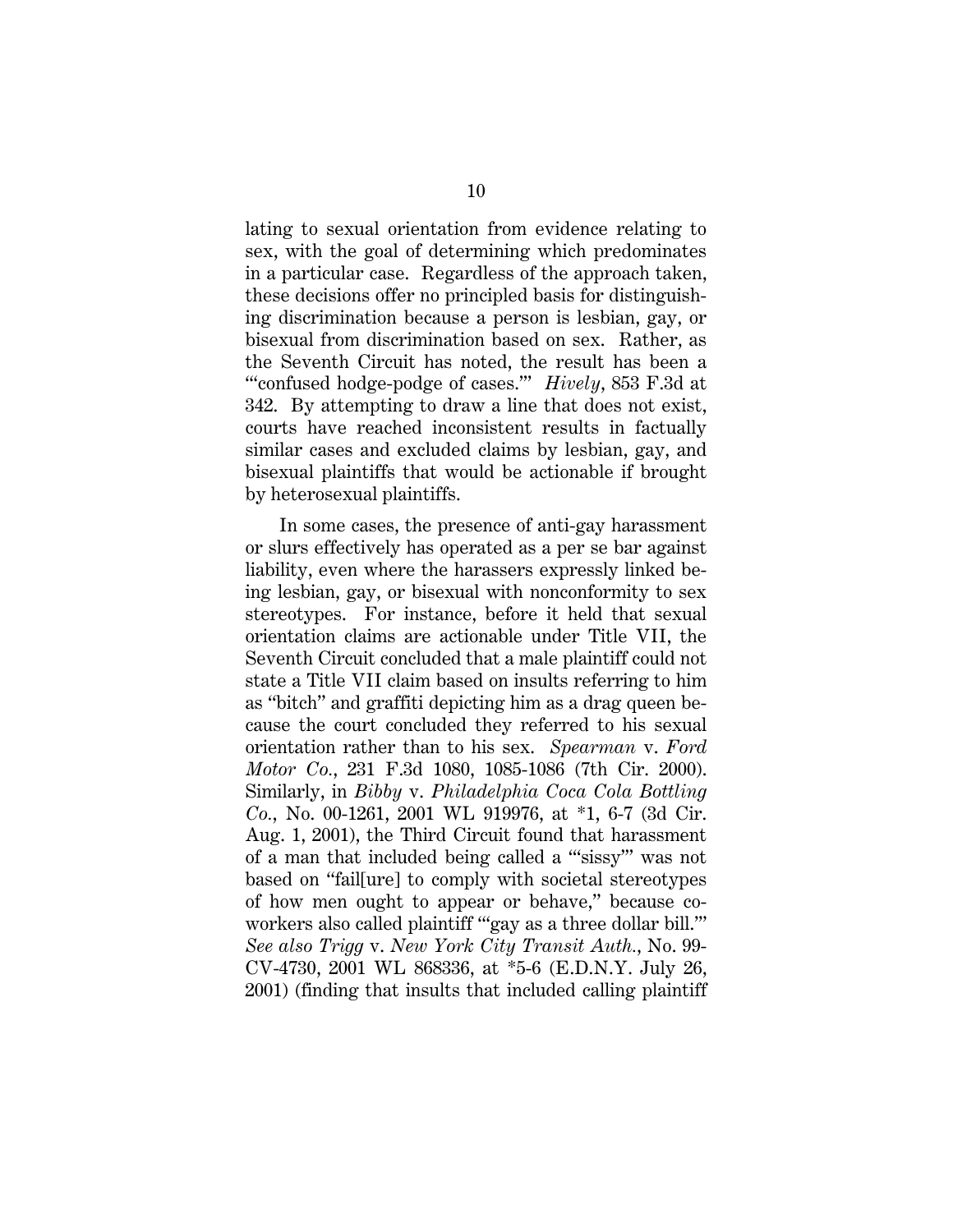"sissy" and telling him to be "more manly" stemmed from co-workers' "'bigoted view of homosexuals'" and not "the fact that he is a male"). In effect, these cases excluded lesbian, gay, and bisexual workers from protection under Title VII even if the same conduct would plainly be evidence of sex discrimination if directed against a heterosexual coworker.

In other cases, courts have futilely attempted to distinguish evidence of discrimination based on sexual orientation from evidence of discrimination based on sex, and to consider only the latter. Inevitably, however, judicial attempts to draw this illusory line have led to disparate results in cases with similar facts. That inconsistency is particularly clear in cases involving sex-based harassment of gay men.

In some cases, courts have rejected Title VII claims when coworkers harassed a gay plaintiff, concluding that such harassment was motivated by the person's sexual orientation rather than his sex. For example, in *Vickers* v. *Fairfield Medical Center*, 453 F.3d 757, 759-760 (6th Cir. 2006), the Sixth Circuit rejected the claim of a plaintiff whose colleagues believed he was gay, and who simulated having sex with him, made lewd remarks, asked for sexual favors, and called him "gay," "fag," and other derogatory names. The Sixth Circuit rejected the plaintiff's argument that "in the eyes of his co-workers, his sexual practices, whether real or perceived, did not conform to the traditionally masculine role" as an impermissible effort to "bootstrap[]" a claim that was "more properly viewed as harassment based on Vickers' perceived homosexuality." *Id.* at 763-764.

In contrast, in *Boh Brothers Construction Co.*, the *en banc* Fifth Circuit upheld a Title VII claim in a case that also involved simulated sexual acts, lewd remarks,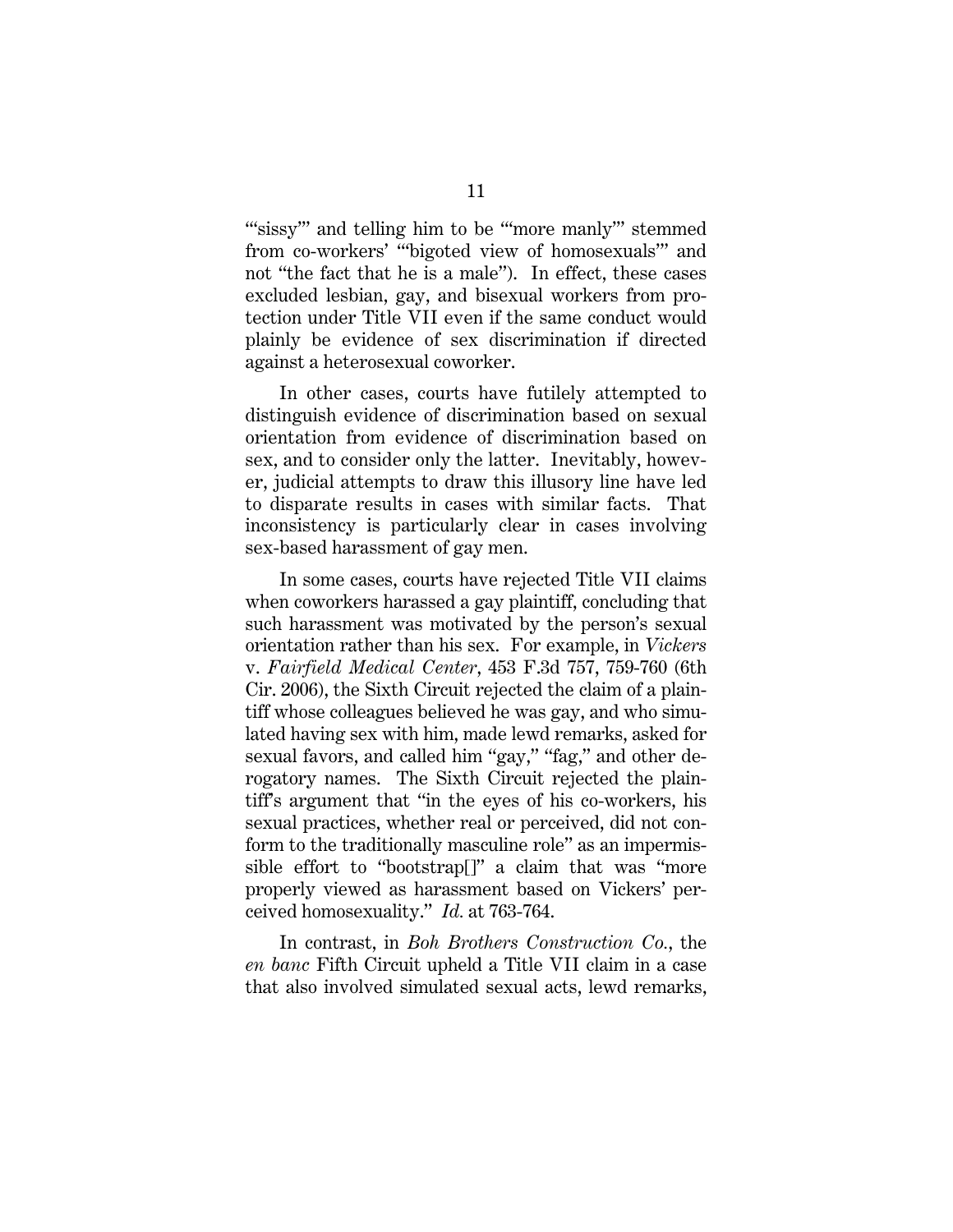and anti-gay slurs. *EEOC* v. *Boh Bros. Const. Co.*, 731 F.3d 444, 449-450 (5th Cir. 2013). The court found that a jury could conclude that the coworker used anti-gay slurs to harass the plaintiff because he "was not a manlyenough man in [the coworker's] eyes." *Id.* at 453, 459.

Similar inconsistency is often apparent even in decisions by the same court. For example, in *Kay* v*. Independence Blue Cross*, 142 F. App'x 48 (3d Cir. 2005), a Third Circuit panel concluded that harassing statements by coworkers to the effect that a gay plaintiff would never be a "'real man'" were insufficient to allege unlawful sex-stereotyping, since the taunts also included antigay slights. *Id.* at 50-51. In *Prowel* v. *Wise Business Forms, Inc.*, 579 F.3d 285 (3d Cir. 2009), however, the Third Circuit found that a plaintiff had a valid sexstereotyping claim because he was less conventionally masculine than his male coworkers (*e.g.*, he "crossed his legs and had a tendency to shake his foot 'the way a woman would sit'"), even though his coworkers' slurs similarly referred to his sexual orientation. *Id.* at 287. Even though both cases involved harassment of a gay plaintiff based on slurs disparaging the masculinity of gay men, the Third Circuit found no Title VII liability in one and potential Title VII liability in the other—with no clear basis for the differing result.

Similarly, the Second Circuit's pre-*Zarda* case law offered no clear guideposts for lower courts. While stating that "a gender stereotyping claim should not be used to 'bootstrap protection for sexual orientation into Title VII,'" the court also acknowledged that "'[s]tereotypical notions about how men and women should behave will often necessarily blur into ideas about heterosexuality and homosexuality.'" *Dawson* v. *Bumble & Bumble*, 398 F.3d 211, 218 (2d Cir. 2005). As the Second Circuit recognized when overturning its "no bootstrapping" rule,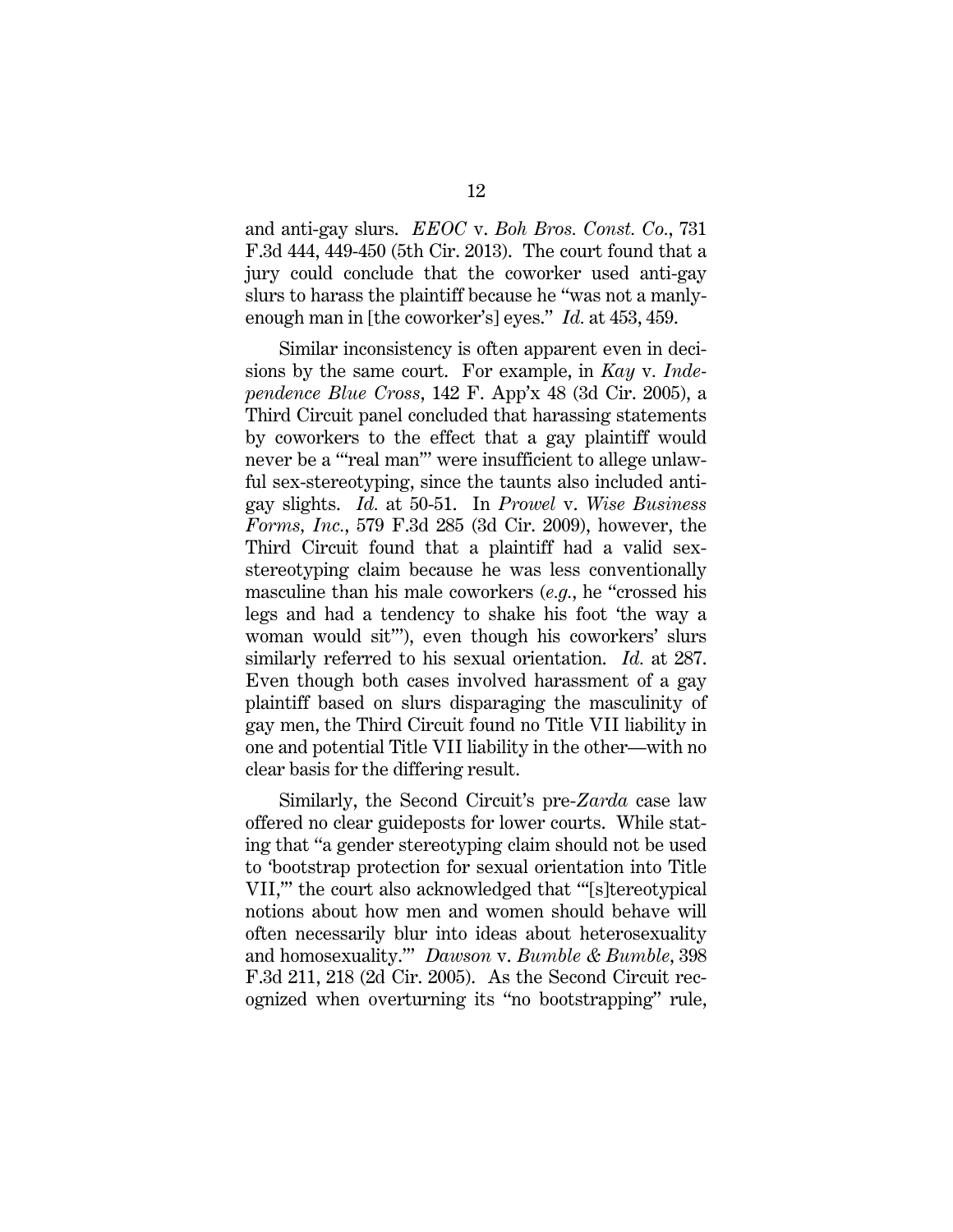that rule led to "pervasive confusion" as courts "labored to distinguish between gender stereotypes that support an inference of impermissible sex discrimination and those that are indicative of sexual orientation discrimination." *Zarda*, 883 F.3d at 121-122.

In *Dawson*, for example, the plaintiff's hostile work environment claim included comments such as a coworker's statement that "he thought she 'needed to have sex with a man.'" 398 F.3d at 223. The Second Circuit sympathized with the district court's uncertainty about the relevance of such comments "because they appeared to relate to Dawson's sexual orientation and not merely to her gender," but offered no guidance as to how courts should attempt to parse such an elusive line. Rather than sort through this judicially-created morass, some courts simply ruled that a sex-stereotyping claim may be brought *only* if "the harassment consists of homophobic slurs *directed at a heterosexual*." *Estate of D.B. by Briggs* v. *Thousand Islands Cent. Sch. Dist.*, 169 F. Supp. 3d 320, 332-333 (N.D.N.Y. 2016) (emphasis added).

Rejecting such artificial restraints on the statutory language, other courts recognized that there is no principled way to distinguish discrimination based on a person's sex from discrimination based on the person's identity as lesbian, gay, or bisexual. Rather, "straightforward statutory interpretation and logic dictate that sexual orientation cannot be extricated from sex; the two are necessarily intertwined in a manner that, when viewed under the Title VII paradigm set forth by the Supreme Court, place sexual orientation discrimination within the penumbra of sex discrimination." *Boutillier* v. *Hartford Pub. Sch.*, 221 F. Supp. 3d 255, 267 (D. Conn. 2016).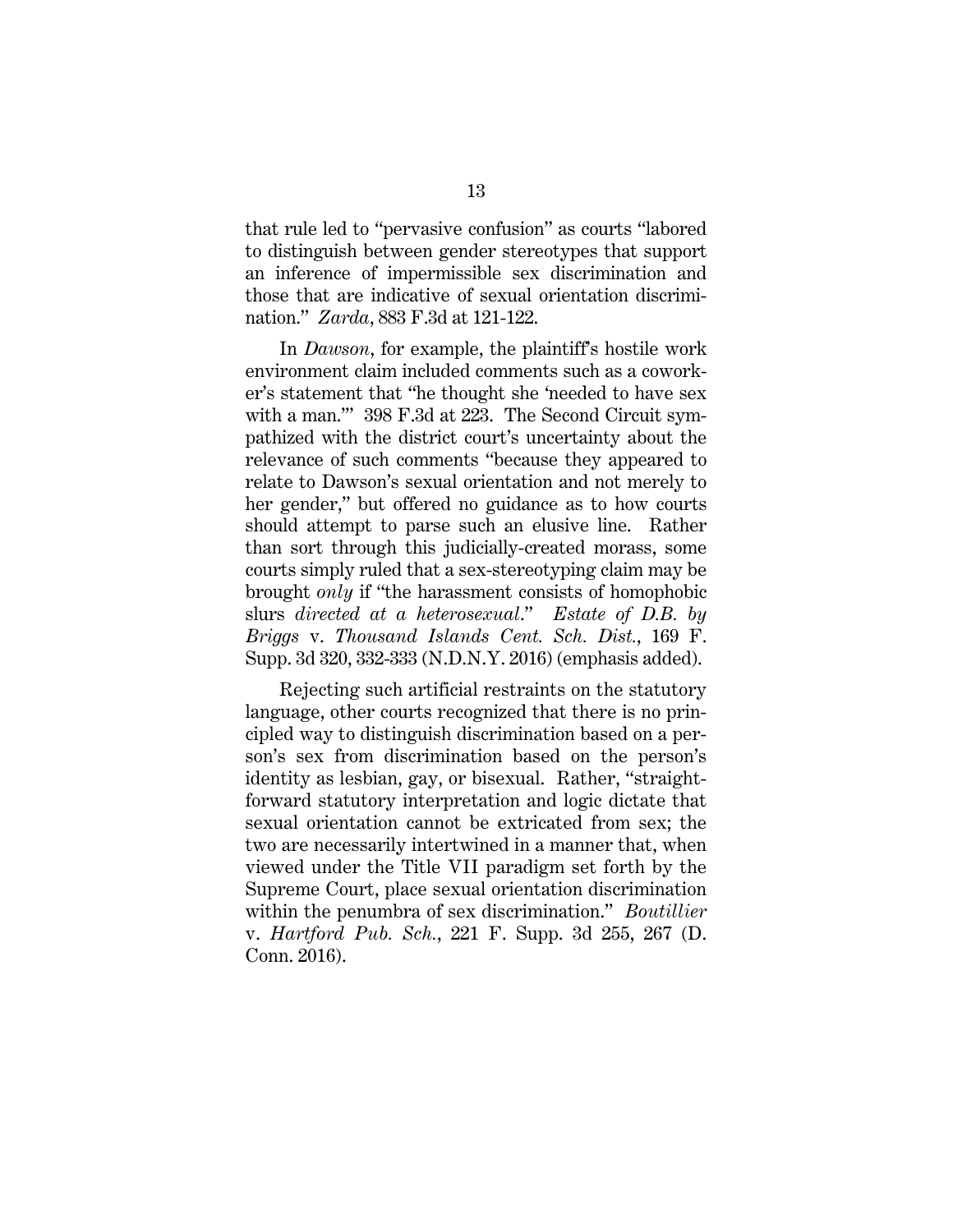That principle encompasses any type of discrimination based on a person's same-sex orientation. It is not limited—as some courts have arbitrarily sought to do only to cases in which a gay, lesbian, or bisexual plaintiff is visibly gender nonconforming in their demeanor or appearance. "Sexual orientation harassment is often, if not always, motivated by a desire to enforce heterosexually defined gender norms. … The harasser may discriminate against an openly gay co-worker, or a co-worker that he perceives to be gay, whether effeminate or not, because he thinks, 'real men don't date men.'" *Centola* v. *Potter*, 183 F. Supp. 2d 403, 410 (D. Mass. 2002); *see also, e.g.*, *Heller* v. *Columbia Edgewater Country Club*, 195 F. Supp. 2d 1212, 1216 (D. Or. 2002) (finding Title VII liability where the employer "would not have acted as she (allegedly) did if Plaintiff were a man dating a woman, instead of a woman dating a woman").

As the Seventh Circuit has correctly held, the effort to "remove the 'sex' from 'sexual orientation,'" as many courts have done, "has led to confusing and contradictory results." *Hively*, 853 F.3d at 350. This Court should clarify for courts below that Title VII prohibits all sex-based discrimination, including discrimination based on a person's attraction to, or romantic interest in, people of the same sex, or an employer's expectations about how men and women should look and behave, including the expectation that "real" men are attracted only to women and vice versa. In the absence of such guidance, the lower courts will inevitably continue to subject factually similar claims to arbitrarily inconsistent results and to exclude lesbian, gay and bisexual plaintiffs from protection based on facts that would be actionable under Title VII if brought by heterosexual plaintiffs.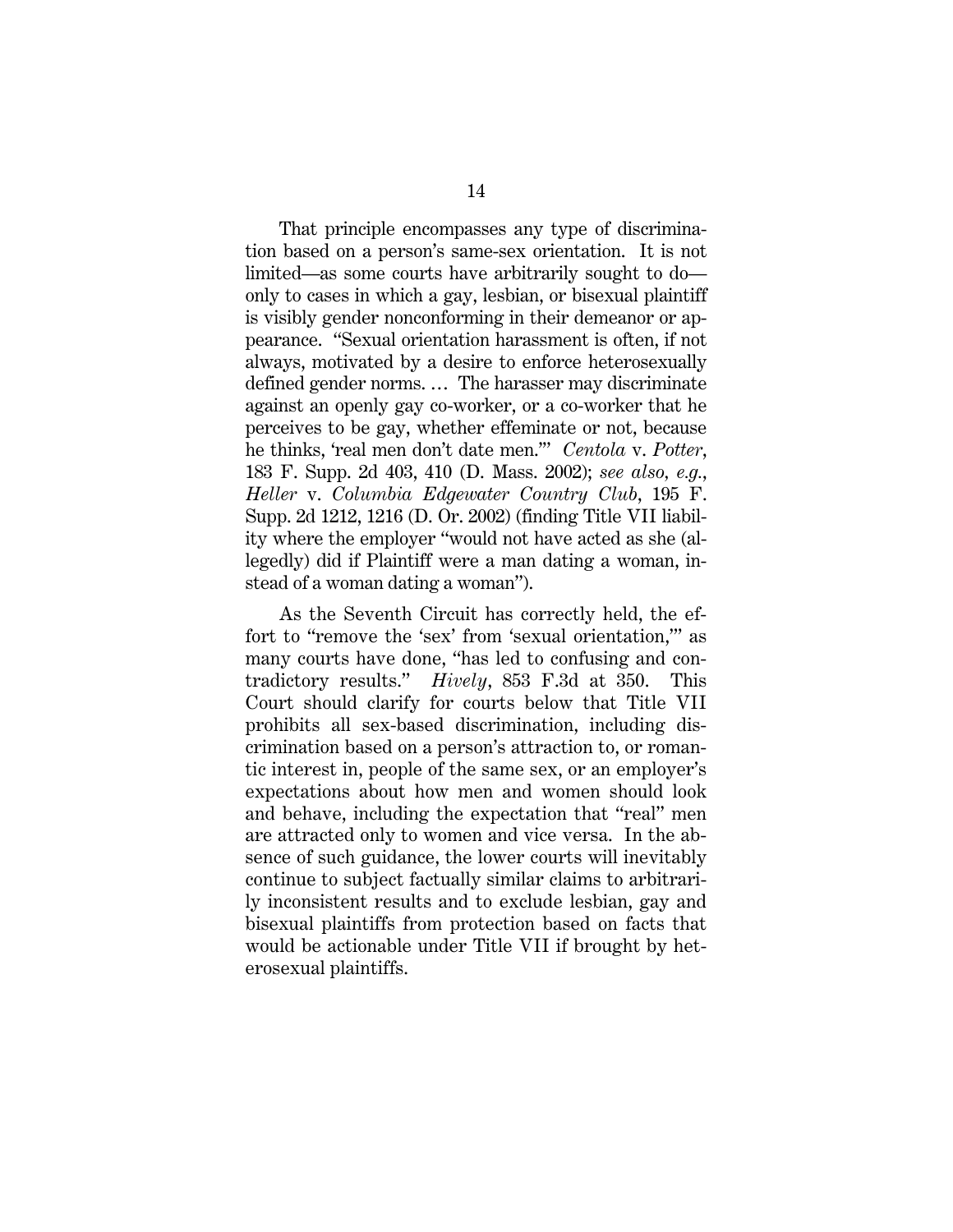### **B. With Near Uniformity In The Last Twenty Years, Courts Have Refused To Draw Arbitrary Lines In Cases Brought By Transgender Plaintiffs, Avoiding The Confusion Endemic To Cases Involving Lesbian, Gay, And Bisexual Plaintiffs**

The value of avoiding such arbitrary line-drawing is readily apparent from the Title VII claims brought by transgender plaintiffs, which, as the lower courts have generally appreciated, cannot be coherently disentangled from discrimination because of sex. Rather, discrimination against transgender people is sex-based because being transgender entails a difference between a person's gender identity and birth sex. *Glenn*, 663 F.3d at 1320-1321; *Schroer* v. *Billington*, 577 F. Supp. 2d 293, 306-308 (D.D.C. 2008). Such discrimination also inherently rests upon impermissible gender stereotypes about how men and women should feel, act, and look. *See Price Waterhouse* v. *Hopkins*, 490 U.S. 228, 251 (1989).

For instance, in one district court case in Connecticut, a hospital revoked its offer of employment when the applicant informed the employer that she was a transgender woman. *See Fabian* v. *Hospital of Cent. Conn.*, 172 F. Supp. 3d 509, 512 (D. Conn. 2016). Rejecting the hospital's argument that the plaintiff's transgender identity excluded her from the protections of Title VII, the court explained that "[d]iscrimination against transgender people because they are transgender people … is quite literally discrimination 'because of sex,'" because "sex" encompasses "the distinction between male and female" and "the properties or characteristics typically manifested in sum as male and female." *Id.* at 525-527. Any contrary reading, the court reasoned, would "take a certain class of gender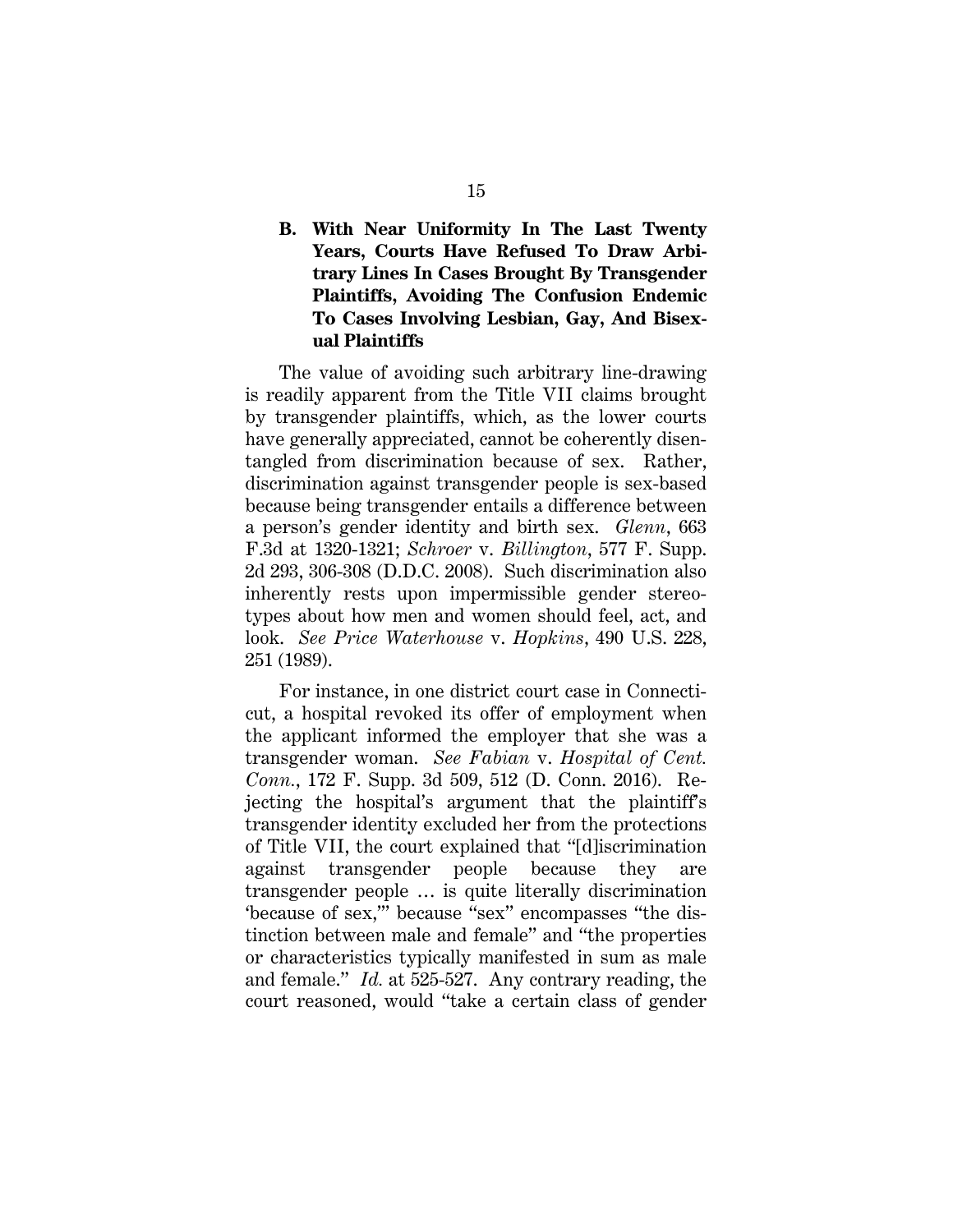nonconformity and reclassify it as a nonprotected status solely in order to exclude it." *Id.* at 523.

In *Schroer*, the court similarly held that the Congressional Research Service's refusal to hire a woman who was otherwise the most qualified candidate for the job solely because she planned to undergo a gender transition violated Title VII. *See Schroer*, 577 F. Supp. 2d at 308. CRS was "enthusiastic about hiring [the plaintiff]—until she disclosed her transsexuality," and "revoked the offer when it learned that a man named David intended to become, legally, culturally, and physically, a woman named Diane." *Id.* at 306. The court found that the employer's conduct, "whether viewed as sex stereotyping or as discrimination literally 'because of … sex,' violated Title VII." *Id.* at 300.

The logic of these cases is straightforward and avoids arbitrary and difficult-to-apply line drawing. As those and other courts have concluded, discriminating against people for being transgender constitutes sexbased discrimination because "[a] person is defined as transgender precisely because of the perception that his or her behavior transgresses gender stereotypes." *Glenn*, 663 F.3d at 1316. These decisions avoid arbitrary exclusions from Title VII's protections based on a false line between "sex" and "transgender" discrimination claims. This Court should avoid creating such a line, which would sow the same confusion and inconsistency in cases brought by transgender plaintiffs that have arisen in cases brought by gay, lesbian, and bisexual plaintiffs.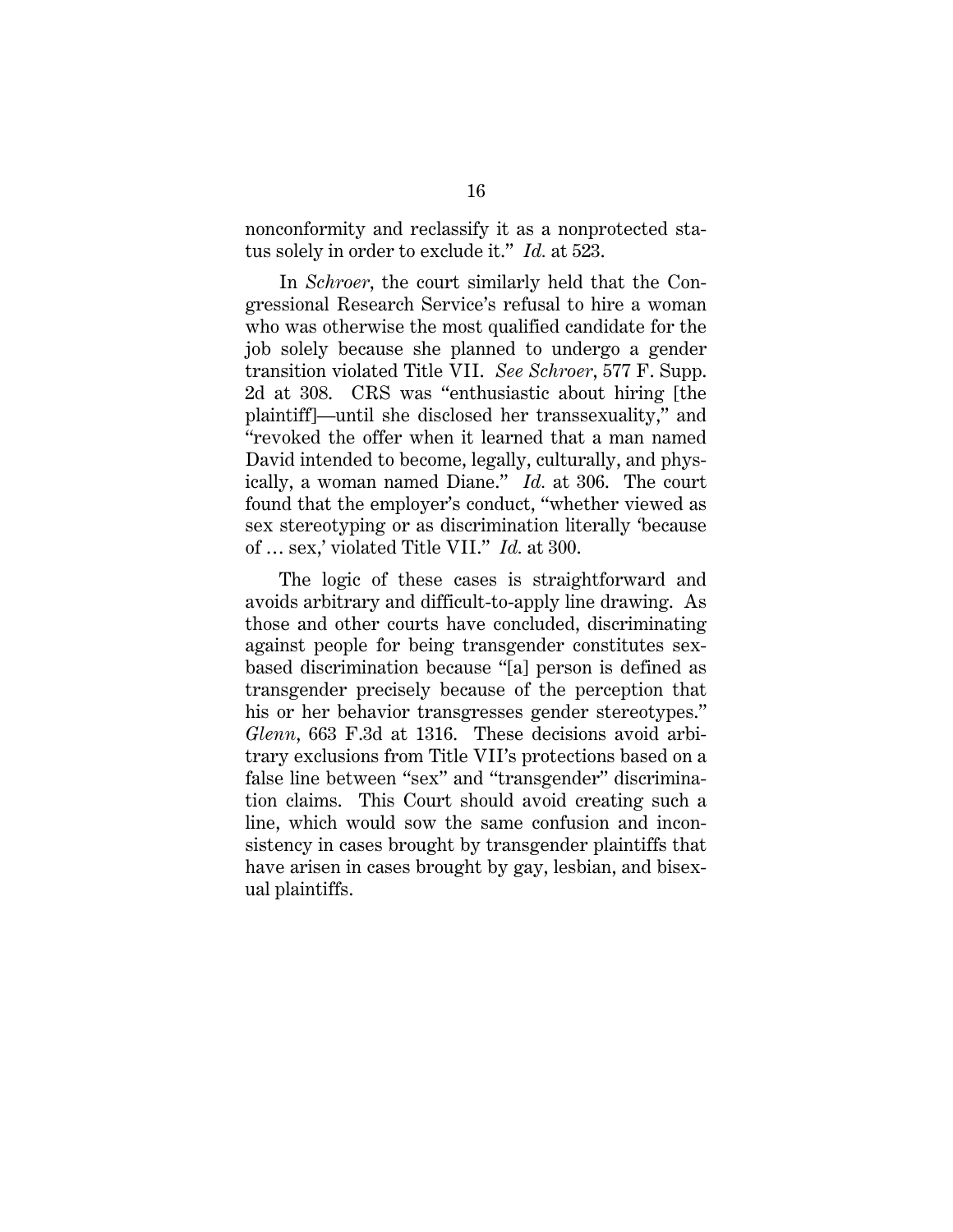### **II. ENFORCING TITLE VII ACCORDING TO ITS TEXT AND IN ACCORDANCE WITH THIS COURT'S PRECEDENTS WILL ENSURE CONSISTENT OUTCOMES AND PROVIDE CLEAR GUIDANCE TO LOWER COURTS**

As the prior section illustrates, the lower courts' disparate Title VII interpretations have resulted in a patchwork of inconsistent decisions involving gay, lesbian, and bisexual plaintiffs across the country. Under this regime, two identically situated litigants might meet with opposite results.

In similar contexts, this Court has stepped in to provide clear rules of law rooted in statutory text and precedent, ensuring that lower-court decisions are consistent and predictable. The Court did so in *Oncale*, issuing a unanimous decision confirming that Title VII does not exclude claims of same-sex harassment.

The Court should do the same here by confirming that Title VII's prohibition against sex discrimination encompasses discrimination because a plaintiff is gay, lesbian, bisexual, or transgender. To accomplish that end, the Court need only enforce Title VII's plain text—which also provides the most consistent rule. *See Zarda*, No. 17-1623, Pet. Br. 19-23.

As this Court has explained in numerous contexts, arbitrariness and unpredictability are foils for a rational system of law, as "evenhandedness and neutrality" are the "distinguishing marks of any principled system of justice." *Koon* v. *United States*, 518 U.S. 81, 113 (1996). In service of those ideals, this Court has emphasized the importance of predictable outcomes for litigants and workable legal rules for lower courts to apply. *Cf. Hertz Corp.* v. *Friend,* 559 U.S. 77*,* 94-95 (2010) ("Predictability is valuable to corporations making business and investment decisions").These consid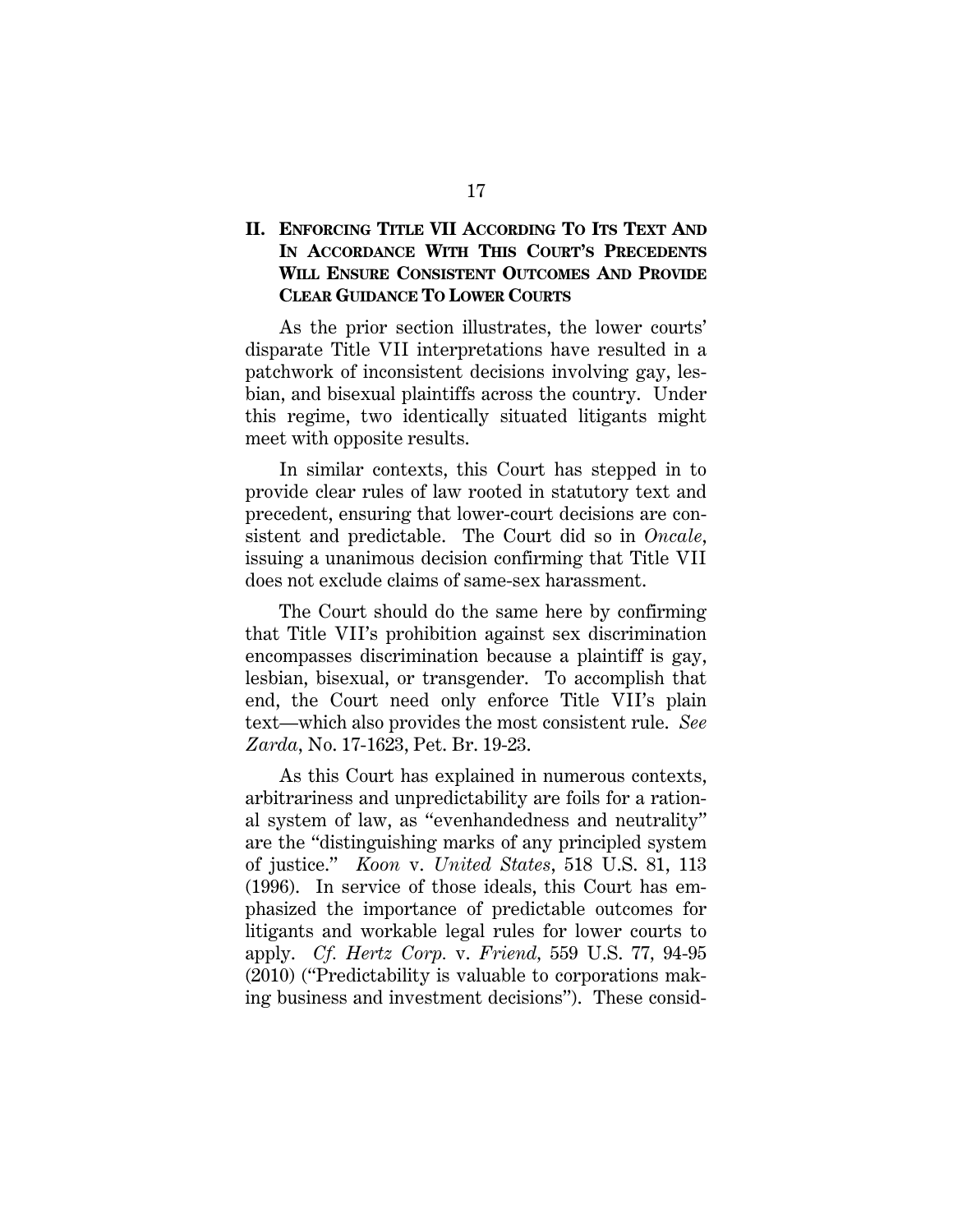erations buttress "a system whose commonly held notion of law rests on a sense of fairness in dealing with one another," *Exxon Shipping Co.* v. *Baker*, 554 U.S. 471, 502 (2008), and promote the type of judicial consistency that "permits society to presume that bedrock principles are founded in law rather than in the proclivities of individuals," *Vasquez* v. *Hillery*, 474 U.S. 254, 265-266 (1986). Standards like these "contribute[] to the integrity" of our legal system, "both in appearance and in fact." *Vasquez*, 474 U.S. at 265-266.

Consistency in judicial decision-making is a necessary predicate for this type of predictability. Without "evenhanded, predictable, and consistent development of legal principles," it is difficult to "foster[] reliance on judicial decisions." *Payne* v. *Tennessee*, 501 U.S. 808, 827 (1991). Indeed, "respect for the rule of law" requires courts both to "seek consistency over time" and "to seek consistency in the interpretation of an area of law at any given time." *Arkansas Elec. Co-op. Corp.* v. *Arkansas Pub. Serv. Comm'n*, 461 U.S. 375, 391 (1983). At bottom, the "rule of law implies equality and justice in its application." *Papachristou* v. *City of Jacksonville*, 405 U.S. 156, 171 (1972); when similarly situated litigants receive disparate decisions, those disparities weaken the foundations of our system and the public's trust in that system.

Under a rule excluding discrimination against lesbian, gay, and bisexual plaintiffs from Title VII's protections, workers and their employers have little ability to predict the outcome of their cases and little hope that cases will be adjudicated consistently from one jurisdiction to another or even within a jurisdiction. Such a rule makes litigation more likely and settlements less common because—even if there is no dispute between the parties over the underlying facts—the parties will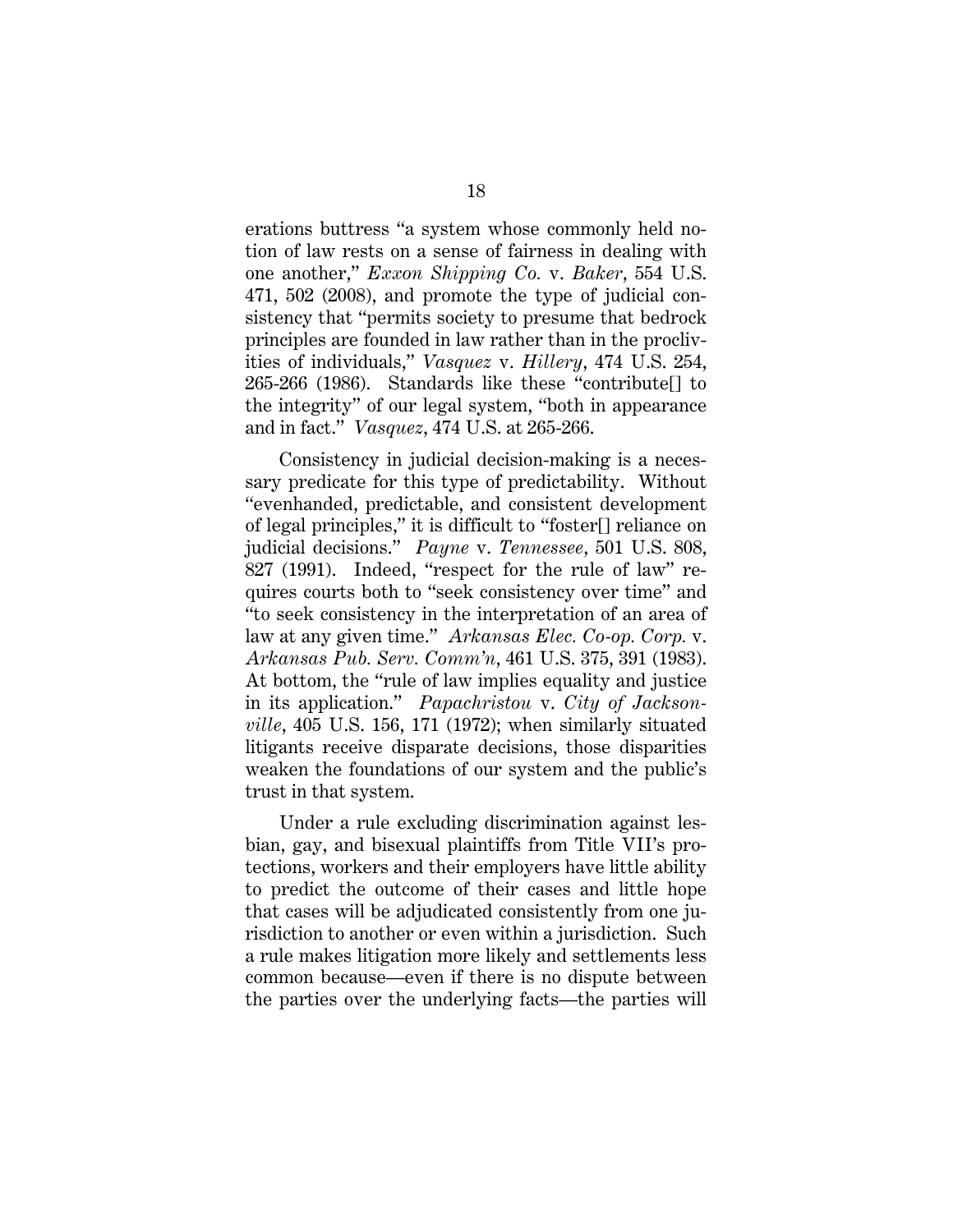often be at odds over how the law applies to those particular facts.

No meaningful principle exists to distinguish between claims rooted in discrimination because of sex and discrimination because of sexual orientation. That is so because of "the common-sense reality that it is actually impossible to discriminate on the basis of sexual orientation without discriminating on the basis of sex." *Hively*, 853 F.3d at 351. A person's sexual orientation can only ever be understood with "'reference to sex.'" *See Christiansen* v. *Omnicom Grp., Inc.*, 852 F.3d 195, 202-203 (2d Cir. 2017) (Katzmann, C.J., concurring) (citing *Baldwin* v. *Foxx*, E.E.O.C. Decision No. 0120133080, 2015 WL 4397641, at \*5 (July 16, 2015)).

Twenty years ago, the Court was faced with a similar question about the breadth of Title VII's protections, grappling with whether same-sex (*i.e.*, male-onmale or female-on-female) sexual harassment was actionable under Title VII. *See Oncale* v. *Sundowner Offshore Servs., Inc.*, 523 U.S. 75 (1998). Writing for a unanimous court, Justice Scalia observed that lower courts had taken "a bewildering variety of stances" on that question. *Id.* at 79. *Oncale* resolved this confusion by introducing a clear rule: After 1998, courts knew that same-sex harassment was sex discrimination under Title VII. *See id.* at 82 ("[W]e conclude that sex discrimination consisting of same-sex sexual harassment is actionable under Title VII.").

The Court is once again presented with a question under Title VII for which lower courts have adopted "a bewildering variety of stances," resulting in disparate results for similarly situated plaintiffs. *Oncale*, 523 U.S. at 79. In *Oncale*, the Court held that "[w]e see no justification in the statutory language or our prece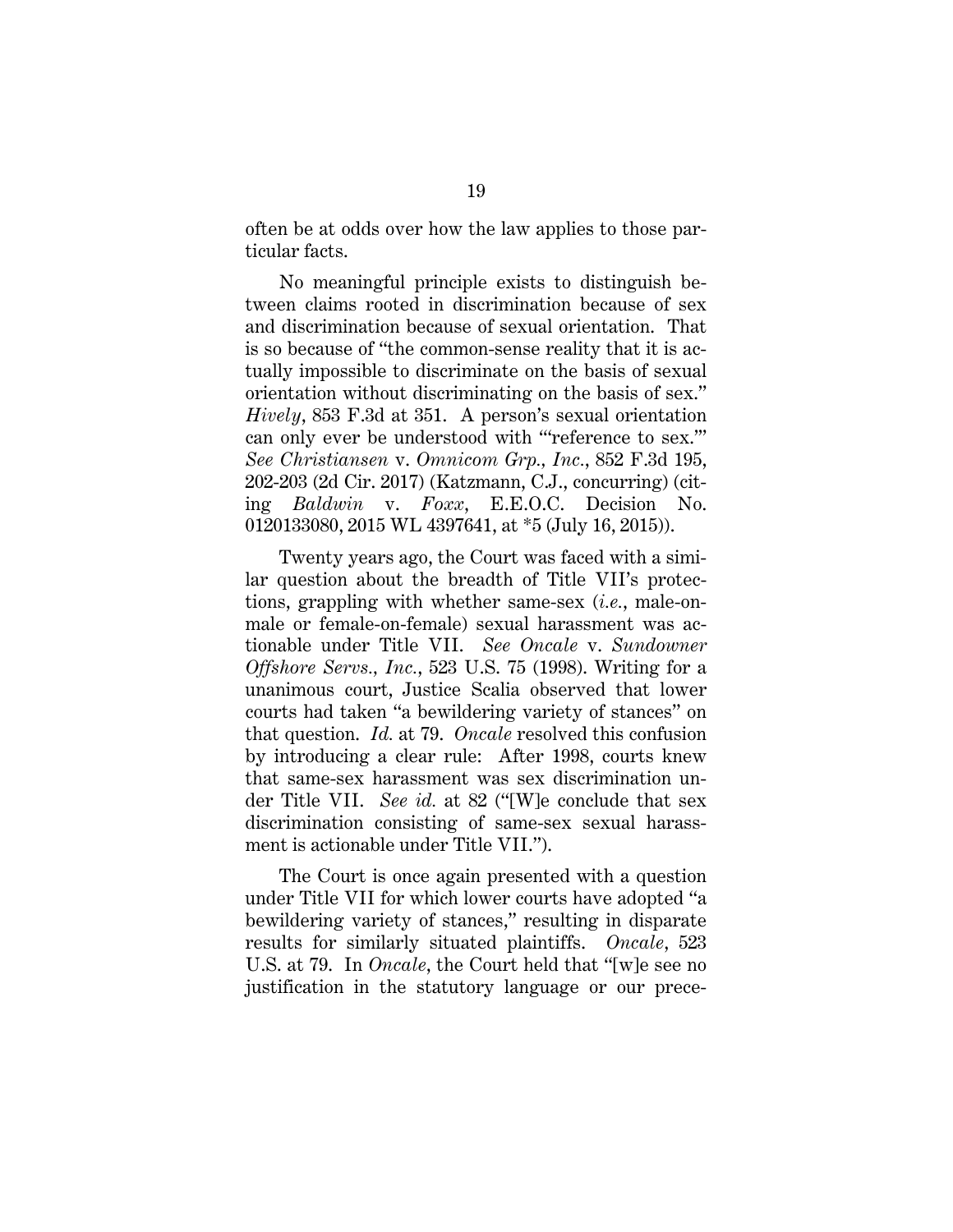dents for a categorical rule excluding same-sex harassment claims from the coverage of Title VII." *Id*.

As in *Oncale*, the Court should decline to create an exclusion where none exists in the text of the statute. The Court should confirm that discrimination because a person is gay, lesbian, bisexual, or transgender is prohibited sex discrimination under Title VII. This would give lower courts the guidance they need to evenly adjudicate cases. Adopting the employees' plain-text reading of Title VII best accomplishes the fundamental goal of upholding the rule of law.